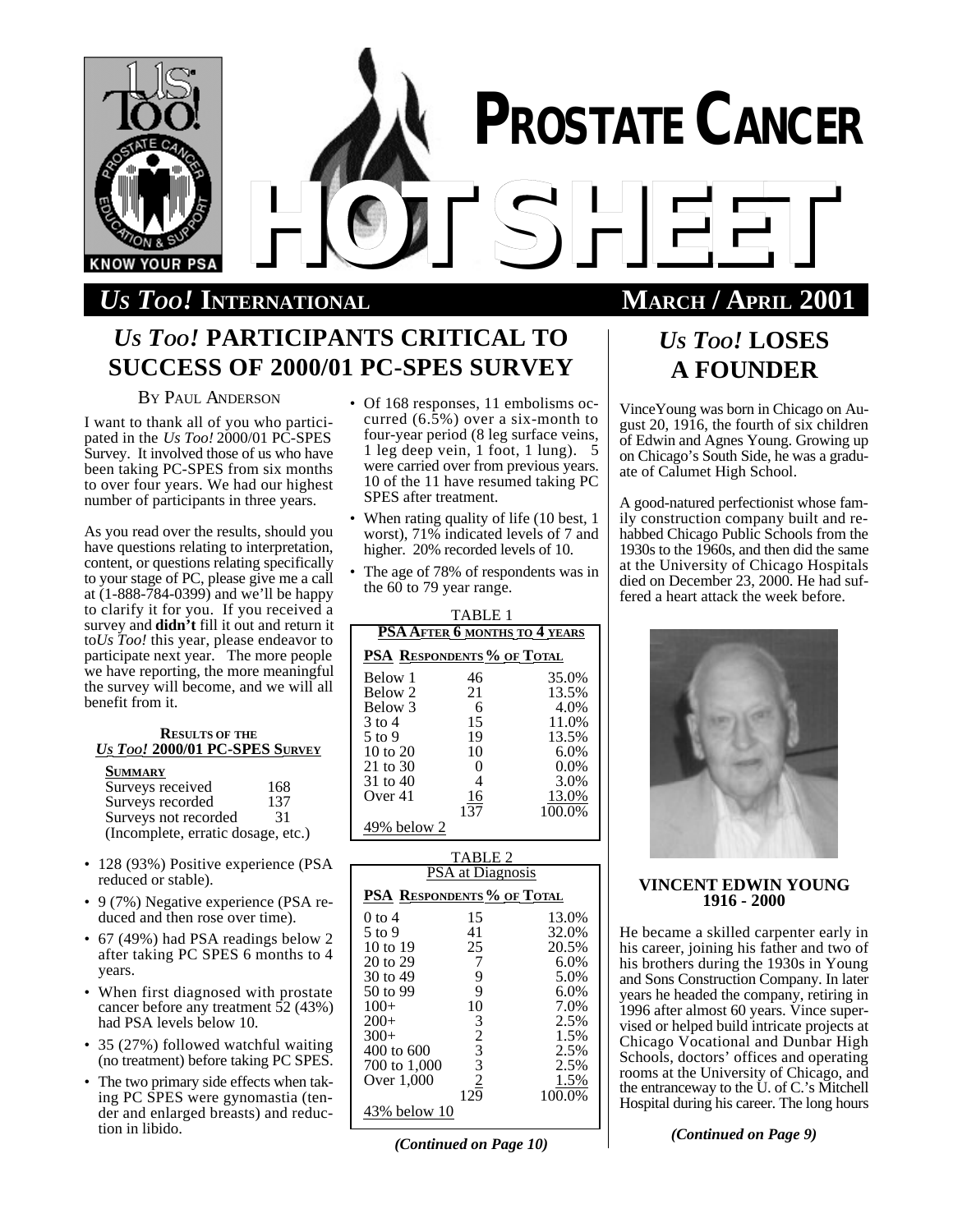# **CLINICAL TRIALS**

*Us Too!* has agreements with two of the internet's leading clinical trials databases: VeritasMedicine (www.veritasmedicine.com) and HopeLink (www.hopelink.com). A recent search found the following clinical trials.

To learn more about the trials listed here, including detailed information about the treatment protocol used, and specific contact information for enrollment, simply visit the Us Too! website (www.ustoo.org) and click on the appropriate clinical trials banner.

#### **KEEPTHIS LISTASA REFERENCE. Updates published in future HotSheets.**

# Veritas Medicine &

- 1) A Pharmacokinetic Study of Genistein, a Tyrosine Kinase Inhibitor
- 2) A Safety and Feasibility Study of Active Immunotherapy in Patients with Metastatic Prostate Carcinoma Using Autologous Dendritic Cells Pulsed with Antigen Encoded in Amplified Autologous Tumor RNA

THE*US TOO!* PROSTATE CANCER HOT SHEETIS MADE POSSIBLE BY AN UNRESTRICTED EDUCATION GRANT FROM



THE INFORMATION ANDOPINIONSEXPRESSED IN THIS PUBLICATION ARE NOT ENDORSEMENTS OR RECOMMENDATIONS FOR ANY MEDICAL TREATMENT, PRODUCT, SERVICE OR COURSE OF ACTION BY *US TOO!* INTERNATIONAL, INC., ITS OFFICERS AND DIRECTORS, OR THE EDITORS OF THISPUBLICATION. FOR MEDICAL, LEGAL OR OTHER ADVICE, PLEASE CONSULT PROFESSIONAL(S) OF YOUR CHOICE.

#### *US TOO!* **HEADQUARTERS STAFF**

JOHN A. PAGE, FHIMSS, EXECUTIVE DIRECTOR / CEO JACQUELINE KONIECZKA, OFFICE MANAGER DOROTHY WIENCEK, PATIENT INFORMATION COORDINATOR 5003 FAIRVIEW AVENUE DOWNERS GROVE, IL 60515 PHONE:(630) 795-1002 / FAX: (630) 795-1602

#### *US TOO!* **BOARD OF DIRECTORS:**

HANK PORTERFIELD, *CHAIRMAN* TERRY ROE, *VICE CHAIRMAN* COLONEL JAMES E. WILLIAMS, JR. (RET) *SECRETARY* REMBERT R. STOKES, *TREASURER* JOHN A. PAGE, FHIMSS, *EXECUTIVE DIRECTOR / CEO*

DIRECTORS: COLONEL JAMES R. ANDERSON, USAF (RET) JOHN DEBOER, *FOUNDER* JOHN CAMPBELL RONALD M. FABRICK, DDS RUSS GOULD CLAUDE S. HARKINS DANIEL M. MOORE, JR. LEW MUSGROVE REX ZEIGER



*US TOO!* INTERNATIONAL, INC. IS INCORPORATED IN THE STATE OF ILLINOIS AND RECOGNIZED AS A  $501(c)(3)$  NOT-FOR-PROFIT CHARITABLE CORPORATION. DONATIONS / GIFTSTO *US TOO!* ARE TAX DEDUCTIBLE.

COPYRIGHT 2001, *US TOO!* INTERNATIONAL, INC.

- 3) Androgen Suppression Plus Radiation Therapy in Treating Patients With Prostate Cancer
- 4) Arsenic Trioxide in Treating Patients With Stage IV Prostate Cancer That Has Not Responded to Previous Hormone Therapy
- 5) Brachytherapy in Treating Patients With Recurrent Prostate Cancer
- 6) Broxuridine Plus Surgery in Treating Patients With Stage I or Stage II Prostate Cancer
- 7) Calcitriol in Treating Patients With Prostate Cancer
- 8) Capecitabine in Treating Patients With Metastatic Prostate Cancer That Has Not Responded to Hormone Therapy
- 9) Chemotherapy and Hormone Therapy in Treating Patients With Prostate Cancer
- 10)Chemotherapy in Treating Patients With Prostate Cancer
- 11)Chemotherapy Plus Hormone Therapy Versus Androgen Suppression in Treating Patients With Metastatic or Unresectable Prostate Cancer
- 12)Combination Chemotherapy in Treating Pain in Patients With Hormone Refractory Metastatic Prostate Cancer
- 13)Combination Chemotherapy in Treating Patients With Advanced Prostate Cancer
- 14)Combination Chemotherapy in Treating Patients With Prostate Cancer That Has Not Responded to Hormone Therapy
- 15)Combination Chemotherapy Plus Filgrastim in Treating Patients With Stage IV Prostate Cancer That Has Not Responded to Hormone Therapy
- 16)Combination Chemotherapy With Ketoconazole in Treating Patients With Prostate Cancer
- 17)Combination Chemotherapy With or Without Peripheral Stem Cell Transplantation in Treating Patients With Prostate Cancer
- 18)Combination Hormone Therapy Followed by Radiation Therapy in Treating Patients With Prostate Cancer
- 19)Combination Therapy in Treating Patients With Advanced Prostate Cancer That Has Not Responded to Hormone Therapy
- 20)Computer Planned Radiation Therapy in Treating Patients With Stage I or Stage II Prostate Cancer
- 21)Cyproterone Acetate in Treating Hot Flashes Following Surgical or Chemical Castration for Prostate Cancer
- 22)Diet and PSA Levels in Patients With Prostate Cancer
- 23)Docetaxel in Treating Patients With Stage II or Stage III Prostate Cancer
- 24)Doxorubicin Plus Estramustine in Treating Patients With Metastatic Prostate Cancer
- 25)EF5 Prior to Surgery or Biopsy in Patients With Breast, Prostate, or Cervical Cancer or High Grade Soft Tissue Sarcoma
- 26)Effect of Androgen Suppression on Bone Loss in Patients With or Without Bone Metastases Secondary to Prostate Cancer
- 27)Estramustine, Docetaxel, and Carboplatin in Treating Patients With Prostate Cancer That Has Not Responded to Hormone Therapy
- 28)External-Beam Radiation Therapy Plus Implanted Radiation Therapy in Treating Patients With Prostate Cancer
- 29)Gene Therapy in Treating Patients With Cancer
- 30)Genistein in Treating Patients With Stage III or Stage IV Prostate Cancer
- 31)Green Tea Extract in Treating Patients With Metastatic Prostate Cancer That Has Not Responded to Hormone Therapy
- 32)Hormone Therapy and Radiation Therapy in Treating Patients With Prostate Cancer
- 33)Hormone Therapy in Treating Men With Stage IV Prostate Cancer
- 34)Hormone Therapy in Treating Patients Who Have Stage I or Stage II Prostate Cancer
- 35)Hormone Therapy in Treating Patients With Advanced Prostate Cancer
- 36)Hormone Therapy in Treating Patients With Prostate Cancer
- 37)Hormone Therapy in Treating Patients With Rising PSA Levels Following Radiation Therapy for Prostate Cancer
- 38)Hormone Therapy Plus Radiation Therapy in Treating Patients With Prostate Cancer
- 39)Hormone Therapy Plus Radiation Therapy With or Without Combination Chemotherapy in Treating Patients With Prostate Cancer
- 40)Hormone Therapy With or Without Mitoxantrone and Prednisone in Treating Patients Who Have Undergone Radical Prostatectomy for Prostate Cancer
- 41)Hormone Therapy With or Without Surgery or Radiation Therapy in TreatingPatients With Prostate Cancer
- 42)Hydrocortisone Plus Aminoglutethimide or Ketoconazole in Treating Patients With Localized Stage IV Prostate Cancer
- 43)Hyperthermia Plus Radiation Therapy in Treating Patients With Nonmetastatic Advanced Prostate Cancer
- 44)Leuvectin Followed By Surgery in Treating Patients With Stage II or Stage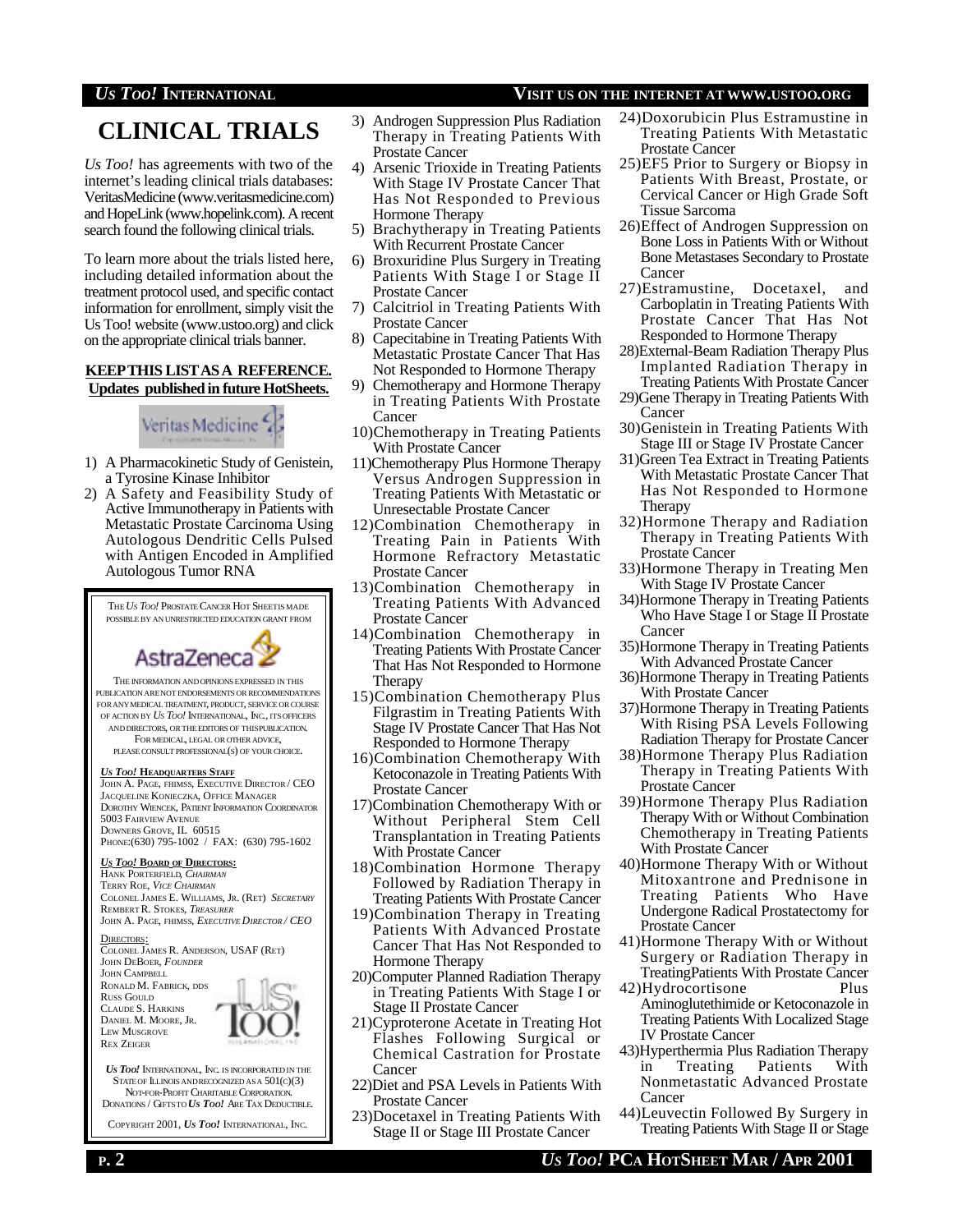#### III Prostate Cancer

- 45)Leuvectin in Treating Patients With Locally Recurrent Prostate Cancer
- 46)Low, Intermediate, or High Dose Suramin in Treating Patients With Hormone-Refractory Prostate Cancer
- 47)Mitoxantrone and G-CSF in Treating Patients With Metastatic Prostate Cancer
- 48)Mitoxantrone and Prednisone With or Without Leflunomide in Treating Patients With Stage IV Prostate Cancer
- 49)Monoclonal Antibody Therapy in Treating Patients With Kidney or Prostate Cancer
- 50)Monoclonal Antibody Therapy in Treating Patients With Prostate Cancer
- 51)Nitrocamptothecin in Treating Patients With Stage IV Prostate Cancer That Has Not Responded to Hormone Therapy
- 52)Paclitaxel and Bryostatin 1 in Treating Patients With Metastatic Prostate Cancer
- 53)Paclitaxel Plus Estramustine in Treating Patients With Metastatic Prostate Cancer
- 54)Pain Control in Patients With Recurrent or Metastatic Breast or Prostate Cancer
- 55)Peripheral Stem Cell Transplantation and White Blood Cell Transfusions in Treating Patients With Refractory Metastatic Solid Tumors
- 56)PET Scan in Treating Patients With Metastatic Prostate Cancer
- 57)Photodynamic Therapy With Lutetium Texaphyrin in Treating Patients With Locally Recurrent Prostate Cancer
- 58)Prostatectomy Compared With Watchful Waiting in Treating Patients With Stage I or Stage II Prostate Cancer
- 59)PSA Vaccine or Nilutamide to Treat Advanced Prostate Cancer
- 60)PSA-Based Vaccine and Radiotherapy to Treat Localized Prostate Cancer
- 61)R115777 in Treating Patients With Progressive, Metastatic Prostate Cancer That Has Not Responded to Hormone Therapy
- 62)Radiation Therapy in Treating Patients With Bone Metastases From Breast or Prostate Cancer
- 63)Radiation Therapy in Treating Patients With Prostate Cancer
- 64)Radiation Therapy in Treating Patients With Stage I, Stage II, or Stage III Prostate Cancer
- 65)Radiation Therapy Plus Amifostine in Treating Patients With Primary Prostate Cancer
- 66)Radiation Therapy With Androgen Suppression in Treating Patients With Prostate Cancer
- 67)Radiation Therapy With or Without Antiandrogen Therapy in Treating Patients With Prostate Cancer
- 68)Radiation Therapy With or Without Bicalutamide in Treating Patients With Stage II, Stage III, or Recurrent Prostate Cancer
- 69)Standard Therapy With or Without Dalteparin in Treating Patients With Advanced Breast, Lung, Colorectal, or Prostate Cancer
- 70)SU5416 Compared to Dexamethasone in Treating Patients With Progressive Prostate Cancer That Has Not Responded to Hormone Therapy
- 71)Surgery in Treating Patients With Prostate Cancer
- 72)Testosterone in Treating Patients With Progressive Prostate Cancer That No Longer Responds to Hormone Therapy
- 73)Thalidomide for the Treatment of Hormone-Dependent Prostate Cancer
- 74)Trastuzumab and Docetaxel in Treating Patients Who Have Metastatic Prostate Cancer That Is Refractory to Hormone Therapy
- 75)Trastuzumab in Treating Patients With Prostate Cancer
- 76)Trastuzumab Plus R115777 in Treating Patients with Advanced or Metastatic Cancer
- 77)Ultrasound in Treating Patients With Recurrent Stage I or Stage II Prostate Cancer
- 78)Vaccine Therapy in Treating Patients With Advanced Prostate Cancer
- 79)Vaccine Therapy in Treating Patients With Metastatic Prostate Cancer
- 80)Vaccine Therapy in Treating Patients With Metastatic Prostate Cancer That Has Not Responded to Hormone Therapy
- 81)Vaccine Therapy Plus QS21 in Treating Patients With Progressive Prostate Cancer
- 82)Vinorelbine Plus Paclitaxel in Treating Patients With Metastatic Prostate Cancer That Is Refractory to Hormone Therapy



- 1. A 16-Year Randomized Screening Study for Prostate, Lung, Colorectal, and Ovarian Cancer - PLCO Trial
- 2. Genetic Mapping of Interactive Susceptibility Loci in Patients and Siblings with Breast, Colon, Lung, or Prostate Cancer
- 3. Genetic Study of Familial Prostate Cancer
- 4. Identification of Men Under Age 55 w/ a Genetic Predisposition to Prostate Cancer
- 5. NCI HIGH PRIORITY CLINICAL TRIAL — Phase III Randomized Study of Prostatectomy vs Expectant Observation with Palliative Therapy for Stage I/II Prostate Cancer (PIVOT)
- 6. Phase I Randomized Study of Genistein
- 6. Phase I Randomized Study of Genistein for Prevention of Cancer in Patients With No History of Cancer or With Asymptomatic Early Prostate Cancer or Other Ma-
- lignancy 7. Phase I Randomized Study of Genistein in Patients With Stage III or IV Prostate Cancer
- 8. Phase I Study of 3-Dimensional Conformal Radiotherapy in Patients With Locally Advanced (Stage T2c and T3) Adenocarcinoma of the Prostate
- 9. Phase I Study of Calcitriol in Patients With Prostate Cancer
- 10. Phase I Study of Docetaxel, Estramustine, Mitoxantrone, and Prednisone in Patients with Advanced Prostate Cancer
- 11. Phase I Study of Doxorubicin/ Estramustine in Hormone-Refractory Metastatic Prostate Cancer
- 12. Phase I Study of Estramustine, Docetaxel, and Carboplatin in Patients With Hormone Refractory Prostate Cancer
- 13. Phase I Study of Lycopene for the Chemoprevention of Prostate Cancer
- 14. Phase I Study of Monoclonal Antibody ABX-EGF in Patients With Renal or Prostate Cancer
- 15. Phase I Study of Photodynamic Therapy With Lutetium Texaphyrin in Patients With Locally Recurrent Prostate Adenocarcinoma
- 16. Phase I Study of R115777 and Trastuzumab (Herceptin) in Patients With Advanced or Metastatic Adenocarcinoma
- 17. Phase I Study of Recombinant Human Interleukin-12 in Refractory Advanced Stage Ovarian Cancer and Other Abdominal Carcinomatosis
- 18. Phase I Study of Recombinant Prostate Specific Membrane Antigen (rPSMA) Pulsed Autologous Dedritic Cells (CaPVax) in Patients With Metastatic Hormone Refractory Prostate Cancer
- 19. Phase I Study of T Cells Activated In Vitro and Modified with Chimeric Anti-CEA Immunoglobulin T Cell Receptors (Ig TCR) and Reinfused in Patients with CEA Expressing Adenocarcinomas
- 20. Phase I Study of Testosterone in Patients With Progressive Androgen Independent Prostate Cancer
- 21. Phase I Study of the Etanidazole Derivative EF5 for the Detection of Hypoxia in Patients With Breast, Prostate, or Cervical Carcinoma or High Grade Soft Tissue Sarcomas
- 22. Phase I Study of Thompson-Friedenreich [TF(c)]-Keyhole Limpet Hemocyanin (KLH) Conjugate Plus Adjuvant QS21 in Patients with Progressive Prostate Cancer
- 23. Phase I/II Dose-Escalation Study of 3- Dimensional Conformal Radiotherapy for Stages I-III Adenocarcinoma of the Prostate

*(Continued on Page 15)*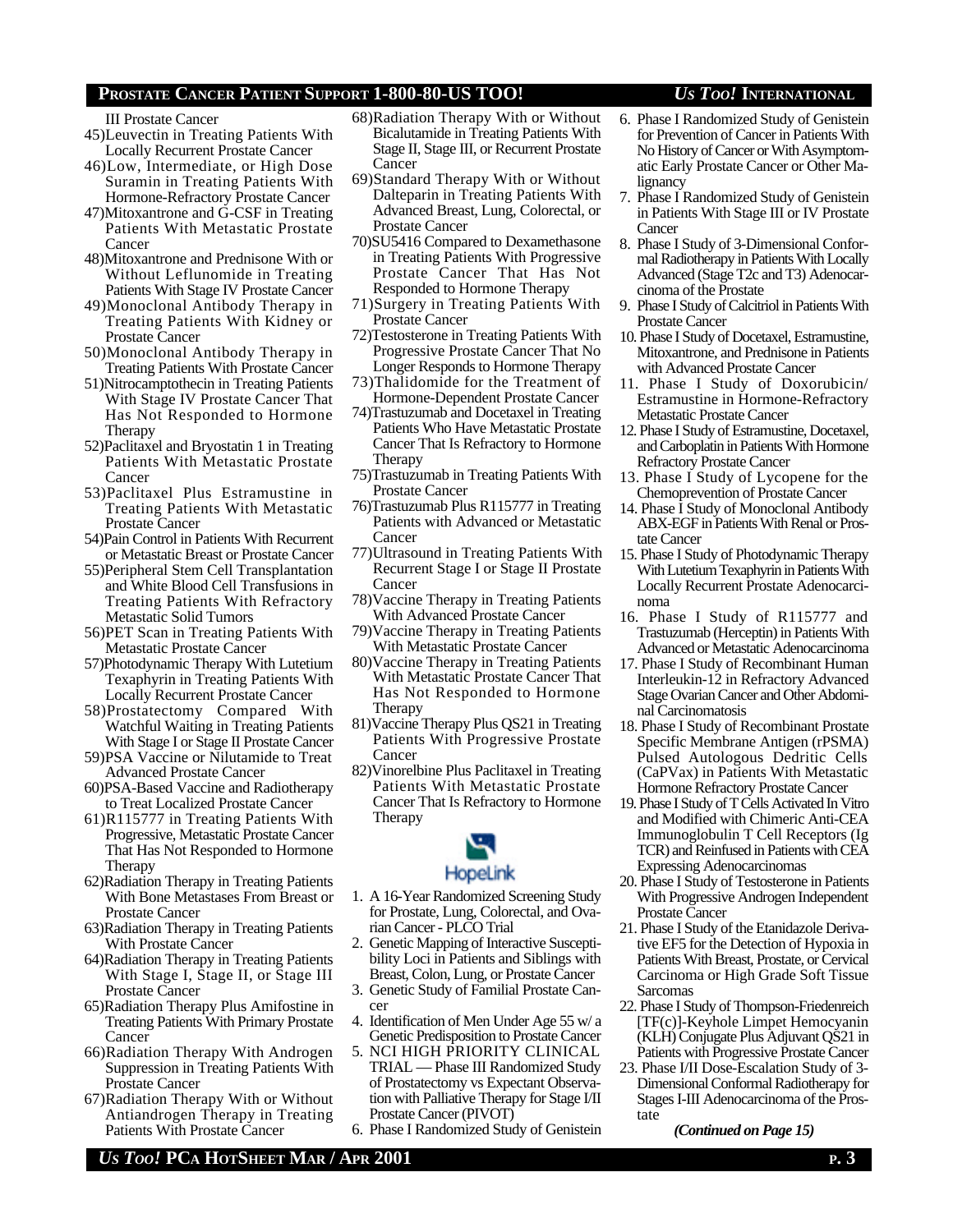# **PROSTATE CANCER NEWS**

News items contained in the *Us Too!* HotSheet are obtained from various news sources and edited for inclusion. Where available, a point-of-contact and phone number/website address is provided.

All references to persons, companies, products or services are provided for information only, and are not endorsements. Readers are encouraged to conduct their own research into any person, company, product or service, and consult with their personal physician before deciding upon any course of action.

#### \* \* \* \* \* \* \* \* \* \* \* \* \* \*

**NEW VA HOTLINE FOR AGENT ORANGE** Vietnam veterans now have a new national toll-free helpline to answer their questions about Agent Orange exposure, health care and benefits. The new helpline — 800-749- 8387 — is part of the continuing efforts of the Department of Veterans Affairs (VA) to reach America's 2.3 million Vietnam veterans. Callers can speak directly to VA representatives Monday through Friday from 8 a.m. to 4 p.m., Central Standard Time, or access a 24-hour automated system. They can leave voice mail messages to have information sent to them or listen to recordings about exposure to Agent Orange, VA benefits, health care and disability compensation. VA now recognizes 10 medical conditions as being associated with Agent Orange. It has been linked to a variety of health problems, ranging from rare conditions and certain birth defects in veterans' offspring to diseases that are somewhat common in middle age, such as prostate cancer and adult-onset diabetes.

### **MEN DON'T TALK TO THEIR SONS ABOUT CANCER** (2dayuk March 28, 2001)

Men don't talk to their sons or siblings about cancer because they respect the need for "privacy" according to new research. Communication between male family members is "minimal" which is worrying when the cancer has a genetic base. Medical sociologist Clare Moynihan, who carried out the research, said new ways must be found of getting men to share information. She added: "This is of major importance as determining the risk of a man get-

ting a genetic cancer, such as prostate or testicular, relies heavily on families talking to each other." The study found knowledge among men about prostate and testicular cancer, two of the most curable forms of the disease, is negligible.

#### **MEN CANNOT IDENTIFY EARLY WARNING SIGNS OF PROSTATE CANCER**

A large number of men cannot identify the possible early warning signs of prostate cancer, according to a new poll. Almost four in 10 could not pinpoint the symptoms of the disease that kills more than 10,000 people each year in the UK. The Mori poll, commissioned by the Prostate Cancer Charity, also found that almost a quarter of men surveyed admitted they did not know what the prostate gland did. More than a fifth incorrectly thought that it helped process urine and a similar number wrongly said it opens and closes the bladder.

#### **TEXAS STUDY TO FOCUS ON PC<sup>A</sup>**

(NY Times Syndicate March 13, 2001) Researchers here hope to enroll 10,000 men in an important new study that seeks to answer some major lingering questions about prostate cancer, the most common cancer to strike males. The goal of the San Antonio-based study is to improve screening and early detection of prostate cancer, identify new biochemical clues to the disease and answer questions about the link between diet and prostate cancer, according to the researchers involved. "Guys are at risk for this disease; your lifetime risk is about one in six," said Dr. Ian Thompson, professor of surgery at the University of Texas Health Science Center and the lead investigator of the study. "Prostate cancer has no symptoms. And it appears that early detection makes a difference."

#### **VOLUME-WEIGHTED MEAN NUCLEAR VOLUME PREDICTS PSA AILURE IN**

**ORGAN-CONFINED PROSTATE CANCER** Volume-weighted mean nuclear volume [MNV] is a powerful predictor of PSA failure for patients with clinically organ-confined prostate cancer treated with radical prostatectomy, according to a retrospective prognostic study of 71 patients (median age, 67 years) with T1/ T2 disease. The researchers estimated MNV by utilizing biopsy specimens obtained by a stereological method. In addition, MNV was compared with other preoperative clinical variables. For patients with PSA failure, the investigators determined the correlation of

MNV with PSA doubling time (PSA DT). The PSA DT was measured by using PSA values obtained with an ultrasensitive assay. None of the patients received adjuvant endocrine therapy until PSA failure, except one patient who had lymph node metastasis and gross positive surgical margins. . . . . "MNV can be a useful new parameter for prediction of tumor biology after radical prostatectomy,"the authors concluded. "Further study with a larger patient population is needed to elucidate the role of MNV in predicting the tumor biology of prostate cancer."

**ITS YOUR LIFE SO MAKE TIME FOR TESTING** (The Record, Bergen County, NJ March 06, 2001) Ask upper- or middle-class men why they have not been screened for prostate or colorectal cancer, and many will say they are simply too busy. The response is no different for those on the bottom economic rung, said Dr. Naipaul Rambaran, a St. Joseph's Hospital and Medical Center physician who performs about 15 free prostate and colorectal screenings a month for the poor under a state grant. "We even go into homeless shelters," said Rambaran, "and it takes a lot of coaxing to get those men to be screened. They have all they can do just to get through the day, but we still work hard to convince them."

#### **SLIGHTLY ELEVATED PSA POINTS TO YEARLY TESTING**

(Fax Watch Inc / www.faxwatch.com) Men with a slightly elevated PSA levels should undergo a yearly PSA test, according to research published in the Feb. 15 issue of Cancer . To determine how often patients should be rescreened for prostate cancer "in view of the need to minimize the cost of testing, and to maximize detection of early stage prostate carcinoma," researchers conducted a 10-year study of 8,595 men. The study participants were aged 50 years or older and had PSA levels of 4.0 ng/ml or less. Tumor marker measurement and/or digital rectal examination (DRE) and/or transrectal ultrasonography screening was performed as a first step. Individuals with abnormal findings underwent a prostate biopsy. Among men whose initial PSA levels were lower than 1.0, 1.0- 1.9 and 2.0 to 4.0 ng/mL, cancer was detected in 0.18 percent (8 of 4,526), 1.0 percent (27 of 2,724) and 3.6 percent (49 of 1,345), respectively. Among these men with prostate cancer, 75 percent (six of eight) were detected by initial PSA levels less than 1.0, 56 percent (15 of 27) by lev-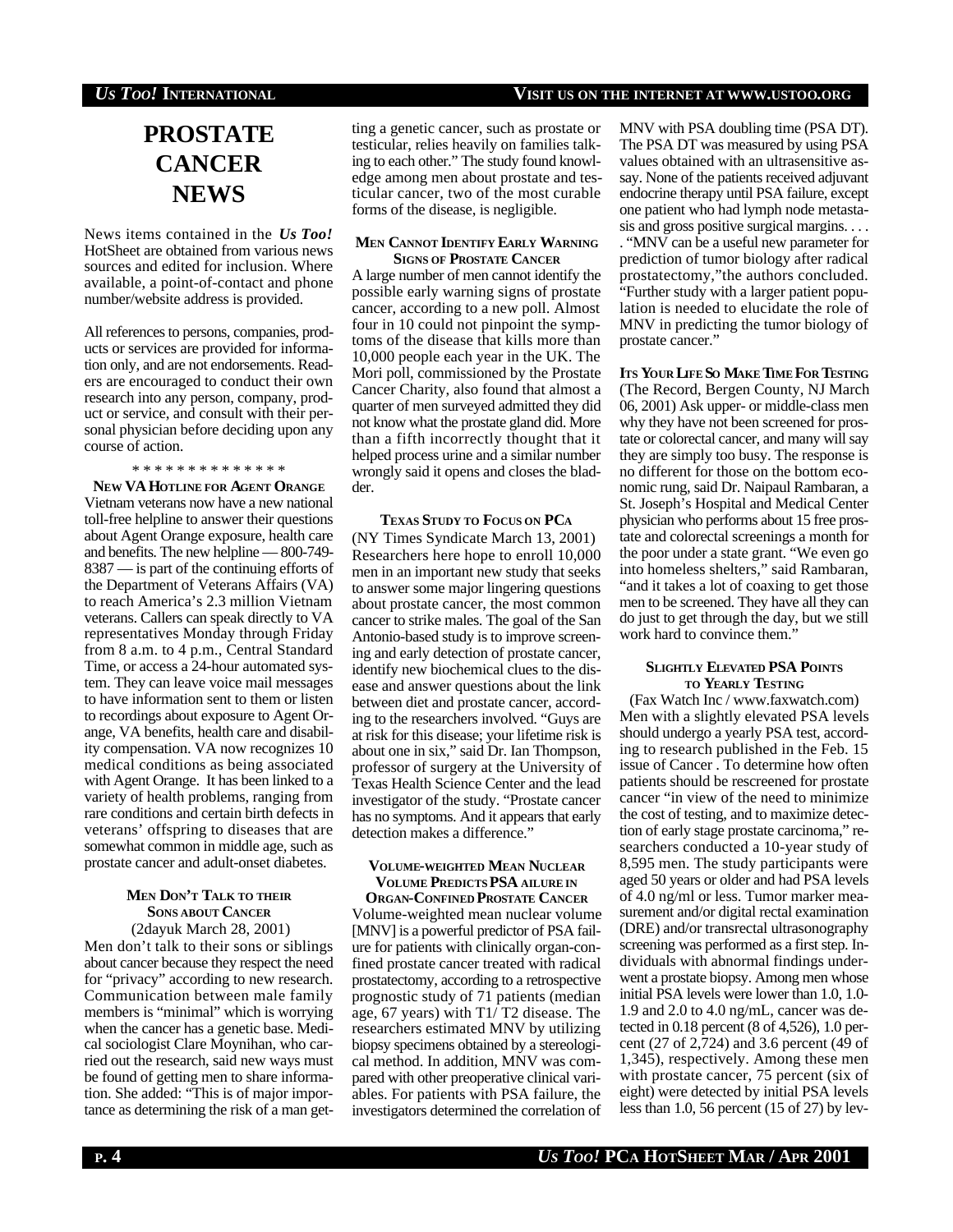els less than 1.0 to 1.9 and 63 percent (31 of 49) by levels less than 2.0 to 4.0. Prostate cancer detection rates within three years following the initial visit were 0.07 percent, 0.24 percent and 1.2 percent in cases with initial PSA levels lower than 1.0, 1.0 to 1.9 and 2.0 to 4.0 ng/mL, respectively. "It is recommended that DRE and PSA measurements should be performed once every three years in individuals with initial PSA levels of less than 1.0 ng/mL," and ... "PSA screening should be performed once every year for individuals with initial PSA levels of 1.0 to 4.0 ng/ mL,"the researchers concluded.

#### **RESEARCHERS DEVELOP EARLY CANCER DETECTOR**

(United Press Intn'l March 23, 2001) AMES, Iowa — Researchers are developing a new biosensor that could someday allow doctors to detect early indicators of cancer with a simple, inexpensive urine test. Researchers at the U.S. Department of Energy's Ames Laboratory, have created a biosensor technology that works by mounting antibodies (proteins that fight foreign agents and infection in the body) to a gold chip that is then exposed to a urine sample. Depending on their design, the antibodies bind to disease indicators known as adducts. When scientists then apply a laser to the chip at very low temperatures, the adducts, if present, begin to emit light. "This technology essentially could give us an effective way to perform precancer diagnosis for a range of cancers," said Professor Ryszard Jankowiak, a senior scientist at Ames. "With advances in genetics and our increased knowledge about the origin of disease, we now need to exploit that information to screen for disease indicators," said Marc Porter, a project contributor and chemistry professor at Iowa State. "This is basically a development to achieve that goal." Jankowiak said that while the technology is still far from being commercially available, he is working to design antibodies that detect the beginnings of prostate and breast cancer.

#### **STUDY OF MASS SCREENING INDICATES NEED FOR RDEPEATED TESTING** (NewsRx.com March 09, 2001)

Prostate carcinoma screening is recommended every three years in men age 50 years or older with initial prostate-specific antigen (PSA) levels of <1.0 ng/mL and annually for individuals with initial PSA levels of 1.0-4.0 ng/mL, according to a study published in the February 15, 2001, issue of Cancer . The prostate carcinoma

detection rate increases steadily during the 10 years after the initial screening with little fluctuation, especially in individuals with initial PSA levels between 2.0-4.0 ng/mL. Researchers believe this group of patients has the highest risk of developing prostate carcinoma in the future. When PSA levels are measured during mass screenings for prostate carcinoma, approximately 85%- 90% of the participants have PSA levels of <4.0 ng/mL. Information regarding the likelihood of the future development of prostate carcinoma and the appropriate follow-up methods that should be applied to such a large percentage of people is critical to early detection and successful treatment. Three prior studies have reported longitudinal changes in serum PSA levels in men with initial PSA levels <4.0 ng/mL. However, the follow-up periods for all three studies were relatively short. In addition, the appropriate method of followup among patients who were not diagnosed with prostate carcinoma during their first visit was not established.

#### **CANCER COUNSELING SERVICES UNDERUSED DESPITE DOCUMENTED BENEFITS**

(AScribe Newswire March 08, 2001) Very few cancer patients take advantage of available counseling services, despite a large body of evidence showing such interventions can improve their treatment outcome. "Given the quality and quantity of cancer support services nationwide, and the positive outcomes of participation shown in the research literature, a high priority should be placed on identifying ways to increase patient use of existing services," say the study's co-authors Elizabeth G. Eakin, Ph.D., and Lisa A. Strycker, M.A., of the Oregon Research Institute. They found that although 68 percent of breast, colon and prostate cancer patients reported being aware of their HMO's Cancer Counseling Center, only 8 percent used the center. Ninety percent of prostate cancer patients also were aware of a HMO prostate support group, but only 5 percent made use of these services. . . . . . .The main reasons patients gave for forgoing support services were they already had adequate support (32 percent), followed by not knowing the support services existed (25 percent) and not receiving a recommendation from their physician (13 percent).

#### **FOREWARNED, FOREARMED: THE FACTS ABOUT CANCER SCREENING**

(The Record, NJ - March 07, 2001) When Dr. Dimitris Zouzias examines his patients, he always asks them to remove their shoes and socks a request that many consider unusual for a dermatologist. "Many tell me it's not necessary, but I tell them to do it anyway because a melanoma can grow anywhere," said Zouzias, referring to the most deadly skin cancer. "The places that people overlook the most are the scalp, the feet, and the toes." For physicians such as Zouzias, who practices in Wayne, periodic cancer screenings are a medical imperative that must be done correctly every time. The risks, as publicized by anti-cancer organizations, are simply too great. . . . A leading reason patients often cite for failing to get screened is that "their doctors didn't tell them to get tested,"said Barbara Rimer, director of cancer control and population sciences at the National Cancer Institute. Just ask Ernest Carson, 60, a retired Defense Department analyst who lives in the District of Columbia. Two years ago, after Carson received a clean bill of health from his annual physical, he saw a notice on television for free prostate cancer screening at Georgetown University's Lombardi Cancer Center.

### **BIOMERICA TO INTRODUCEA 10-MINUTE DISPOSABLE PSA TEST IN JAPAN**

 (PR Newswire March 12, 2001) NEW-PORT BEACH, CA. — Biomerica, Inc. today announced that the Japanese Ministry of Health has approved for distribution and marketing EZ-PSA(TM), the Company's simple and accurate 10-minute disposable screening test designed to detect Prostate Specific Antigen (PSA), an early warning indicator of prostate cancer. The approval follows extensive clinical trials conducted on the product in Japan. The studies were conducted in collaboration with the Departments of Urology at Dokkyo University School of Medicine and Tokyo University, Diai Memorial Hospital, and the Company's marketing partner. The EZ-PSA product is a simple tenminute disposable test which doctors can use while the patient is in the office. EZ-PSA utilizes an advanced technology that makes it as simple to use as a home pregnancy test. The one-step test requires only a drop of whole blood from a finger prick. The blood is applied to the test device which will indicate within 10 minutes whether the patient's level of PSA is elevated. The key to the treatment of PCa is to detect elevated levels of PSA early, when cure rates are significantly higher.

#### *FOR <sup>A</sup> DAILY UPDATE SUBSCRIBE TO THE US TOO! PCA NEWS YOU CAN USE AT WWW.USTOO.ORG*

# *US TOO!* **INTERNATIONAL VISIT US ON THE INTERNET AT WWW.USTOO.ORG**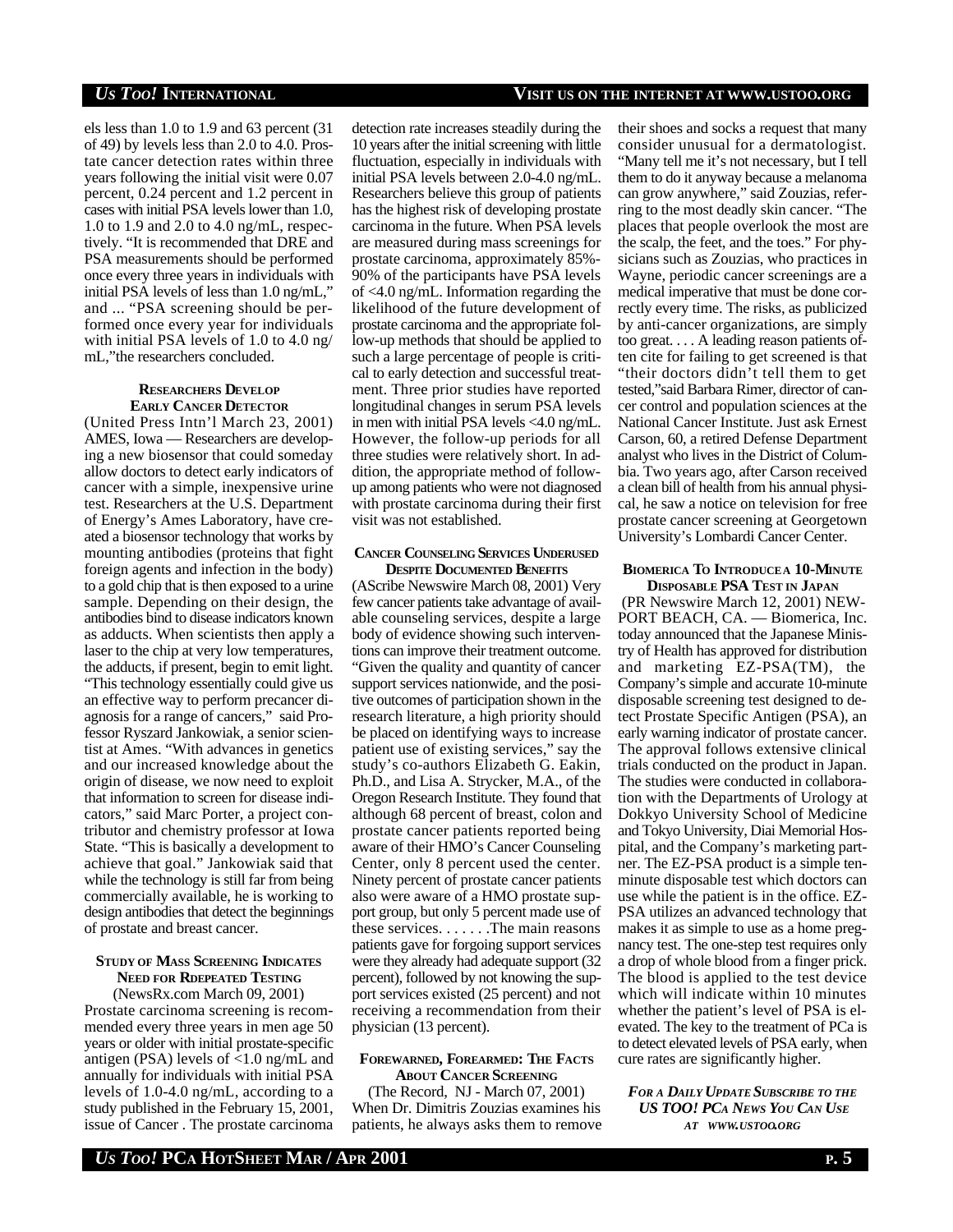# **SURVIVOR PROFILE:**

# **Jay Keleske**

by Bill Eickelberg *Us Too!* Regional Director, Wisconsin; and co-facilitator Southeastern Wisconsin Regional Cancer Center, Racine, WI.

Occasionally we find a prostate cancer patient that becomes more than just a support group member. Someone who just seems to get the itch to do more than attend meetings. Such a person is Jay Keleske.

I remember Jay in a Cancer support group 7 years ago, having been through his first round of treatment with a radical prostatectomy, then radiation. Lo and behold open heart surgery was then his challenge. Having been a very successful insurance salesman, Jay headed for help with his feelings. I remember him feeling very depressed but he beat it by continuing to come to support groups.

Jay's other life came to be at the VA hospital when his prostate cancer started to metastasize. As he was being seen as a patient, he started asking questions about how he could learn more. And overnight a new *Us Too!* unit started. He was very instrumental in providing those veterans with prostate information.

He also had further prostate cancer complications, and started a group at MCW Medical College of Wisconsin.

Here is a man that started off very depressed, and came to a prostate cancer support group for help. After attending this group, he discovered a better way to deal with his disease. A prostate cancer group was starting, and a more open, friendly, humorous climate discovered.

Having had open heart surgery and other medical challenges, Jay continued to fight. After all of his prostate cancer treatment, radical prostatectomy, radiation, his cancer was discovered again. By this time her had become affiliated with he Zablocki Veterans Hospital, in Milwaukee, and found that the therapy was helping very much. True to his salesman form, he started talking about a support group. Ovenight 2 groups were formed at the hospital, one to take care of the Wednesday clinic patients, and one

to take care of the Thursday people.

More and more programs were brought in. Jay's cancer was getting better or at least kept at bay anyway. After spending three years there, his PSA started to rise to 1300, a very distressing sign. He was deemed a candidate for 3 clinical trials, along with concurrent radiation of the tumor on the spine. Here is a man who, while he was getting treatment, was also providing such a valuable service for his fellow patients. He wasn't even aware of all of the good that he was doing.

It is extremely helpful to have this kind of success when we are going through the patient process, because we do not see the outcome until the treatment is finished. We do however see some patients that have been successful with their treatment, and that gives a lot of encouragement to keep going.



# **Jay Keleske**

I mean not to single out any one person in the group, and hurt the feelings of the<br>other members with this other members with this acknowledgement ofJay. Certainly, each one does his/her part for prostate cancer, but I do want to make the point that someday some of us will be faced with the challenge of Prostate Cancer recurrence. For those in our group we observe many younger men that have been fortunate and not have had the cancer spread. We too, have people who are no longer with us, because their cancer cut short their lives.

Some perspective is necessary in reading this article. I too, am faced with a rising PSA, and when I started going to *Us Too!* meetings in Chicago, Joe Palmari used to ask why I was there when most of these people were substantially older than I was. (I was 50 when I had my surgery

and radiation). Age was unimportant. We shared a common bond - fighting prostate cancer!

Seven years later some of our members have rising PSA's, and must make some advanced treatment decisions. These are very difficult, especially those of us who are dating and are with partners that enjoy intimate moments. Many of the advanced treatments will substantially reduce their libido - but are necessary for life!

In conclusion, I would like to commend all prostate cancer patients in support groups, for by being there, ready to help the newly diagnosed patients with some ideas to make better informed treatment decisions. I also know that I receive strength when I work personally with men who have recently been diagnosed, and it gives me some hope for the future.

Such is the case with Jay Keleske, being the salesman that he is, and a man who has chosen his priorities in life. He said to me once, "Don't bother me during fishing season, for I will be gone the entire summer enjoying that important part of my life." The other times we can expect Jay to be talking up *Us Too!* to his doctors. He is now in his second clinical trial in cooperation with the Medical College of Wisconsin and the VA Hospital in Milwaukee. Through that contact and with his burning desire to promote help in the prostate cancer community, he has responded to MCW's interest in establishing another chapter.

Perhaps Jay's place here is to be successful in promoting help for cancer patients, and serve as an advocate and example for all of us to promote *Us Too!'s* support group movement. But he is also a friend to many.

Congratulations Jay! We all thank you for your example on fighting to keep up the support group activity growing.

Jay's last PSA was 1300. We wish him continued success, luck and prayers in his treatment. We know

he WON'T give up. \* \* \* \* \* \* \* \*



**SHOW YOUR SUPPORT!**

PCa Awareness stamps are available on-line (Item #448240) at: http://shop.usps.com

**P. 6** *US TOO!* **PCA HOTSHEET MAR / APR 2001**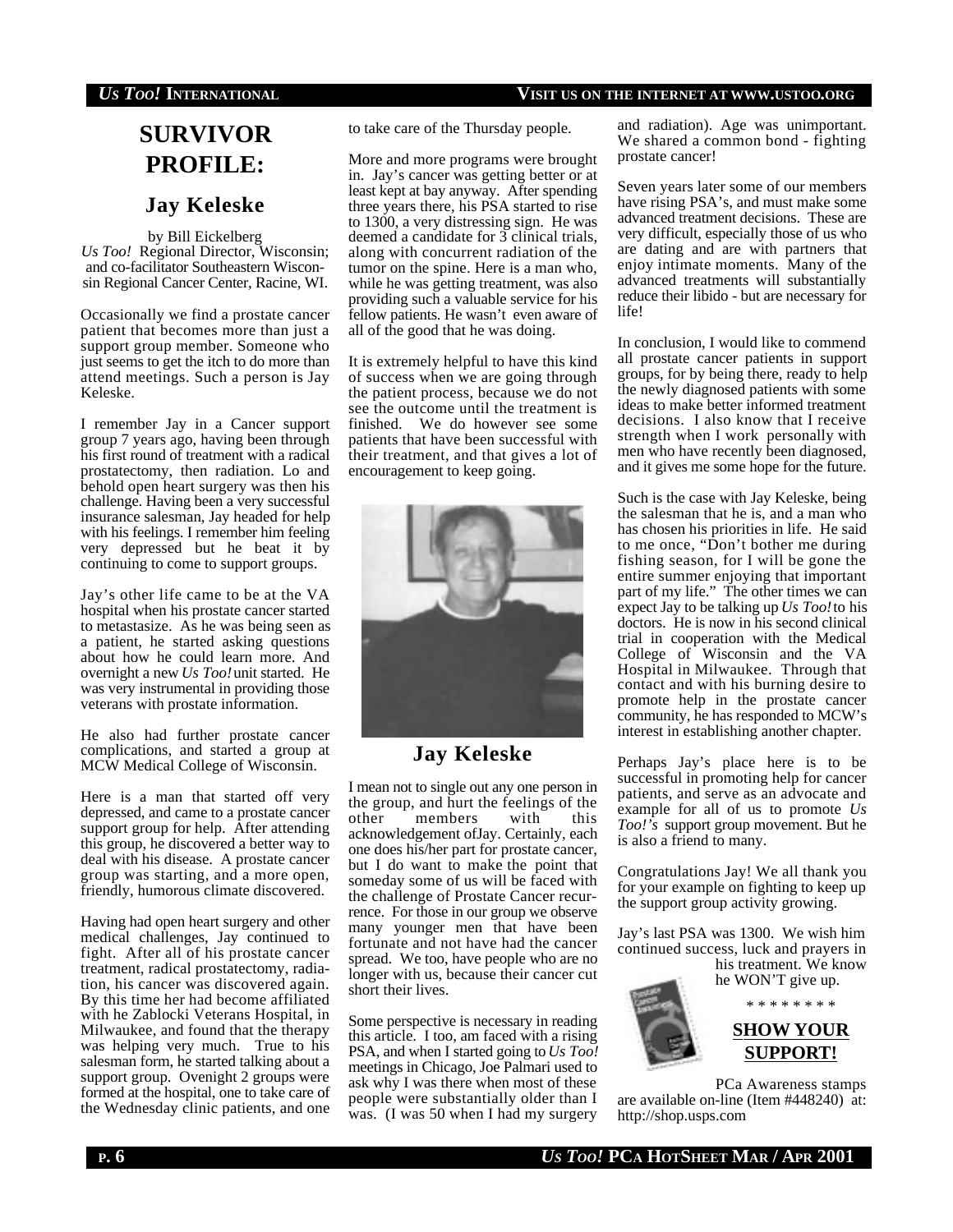# **AACR ANNUAL MEETING NEWS**

Many developmenrts in prostate cancer research were presented at the 92nd Annual meeting of the American Association for Cancer Research (AACR) in New Orleans, March 24-28.

**1. MGI PHARMA PRESENTS FUR-THER DATA ON IROFULVEN'S ANTI-TUMOR ACTIVITY** — MGI PHARMA, INC. presented preclinical data which serves as the basis for MGI's plans to expand the clinical development of irofulven in a variety of cancers. In one presentation, complete regressions of hormone-refractory human DU-145 prostate tumors growing in nude mice were reported when irofulven was used in combination with Taxotere(R) (docetaxel). Complete regressions were observed in 17 of 20 animals administered the drugs in combination, whereas Taxotere alone produced no complete regressions and a submaximal dose of irofulven produced complete regressions in two of 10 animals. MGI now plans to initiate a Phase 1 clinical trial to evaluate this promising drug combination in cancer patients. Another investigation reported on the activity of irofulven in combination with other anti-cancer agents in human tumor cell lines and drug-resistant human tumor xenografts. Irofulven combined with taxanes, topoisomerase I inhibitors, mitomycin C, thiotepa, or carboplatin exhibited statistically significant synergistic (or greater than additive) anti-tumor effects. Such activity suggests a basis for possible new clinical investigations. MGI PHARMA's Medical Communications Help Line at 1-800-562-5580 / www.mgipharma.com

#### **2. STUDIES SHOW SUPERGEN'S RUBITECAN HAS ANTI-TUMOR ACTIVITY AGAINST MELANOMA, PROSTATE AND LUNG CANCER**. -- SuperGen Inc. announced that its novel drug compound, rubitecan — which is now in the final stages of Phase III clinical testing as an oral therapy against pancreatic cancer — showed anti-tumor activity against melanoma, prostate cancer and lung cancer, in three separate studies. Data from three studies were presented. The first study, under lead investigator Dr. Devasis Chatterjee of Brown University, Providence, R.I., concluded that raf kinase inhibitory protein (RKIP), when added to 9- NC (rubitecan), plays an integral function "in the sensitization of 9-NC responsive

and resistant prostate cancer cells to apoptosis induction (cell death)." The second study, under lead investigator Dr. Howard Sands of Morrisville, N.C.-based Piedmont Research Center, showed that a proprietary intravenous formulation of 9- NC (rubitecan) had "outstanding antitumor activity against human melanoma xenografts in nude mice. Furthermore, we now are investigating whether the I.V. activity of 9-NC extends to other human tumor xenografts, and how its spectrum of activity compares to that of oral prep." / 800-353-1075/ www.supergen.com

**3. CaP CURE-FUNDED STUDY SHOWS THAT LOW CONCENTRA-TIONS OF HALOFUGINONE 'IN-HIBIT HUMAN PROSTATE CAN-CER GROWTH', SUGGESTING 'IT MAYBECOMEASUCCESSFULAND EFFECTIVE ANTI-CANCER THERAPY -** (PR Newswire March 28, 2001) NEWTON, Mass. — Collgard Biopharmaceuticals Ltd., a privately held company, announced today that low doses of its proprietary lead compound, Halofuginone, caused a four- to five-fold decrease in human tumor weight and volume in SCID mice when administered orally (in the diet) and via injection. The study was made possible, in part, by an award from CaP CURE. "Halofuginone is an extremely potent anti-cancer agent, which works by a novel Panstasis(TM) mechanism of action," said Mark Pines, Ph.D., Volcani Institute, Rehovot, Israel, the lead investigator and founding scientist of Collgard Biopharmaceuticals. "In this study, we have demonstrated that Halofuginone, given in low concentrations, blocked the synthesis of collagen type I, resulting in the reduction of blood vessel formation to the prostate cancer tumors. These results suggest that Halofuginone may become a successful and effective anti-cancer therapy," added Dr. Pines, who collaborated with Zelig Eshhar, Ph.D., Weizmann Institute of Science, Rehovot, Israel. This work consequently garnered Dr. Pines and his collaborators a second<br>CaP CURE award. Collgard award. Collgard Biopharmaceuticals Ltd. www.collgard.com

**4. FLAVONOID COMPOUND COULDPREVENTPROSTATECAN-CER** (Health Media Ltd March 27, 2001 http://www.health-news.co.uk) The research, carried out by scientists at the Mayo Clinic, Minnesota, was presented. Although quercetin has been studied for the past 30 years, and has been proven safe for the treatment of conditions such as gout and asthma, this is the first time that it has been associated with an effect on prostate cancer. The flavonoid compound, which is found in red wine, tea, green vegetables and citrus fruit, has been shown to inhibit androgen receptors in types of prostate cancer that respond to the hormone. Such an effect could slow or even stop growth of the tumour, says the lead author of the study, Dr Nianzeng Xing. The researchers believe that non-hormonal treatments for prostate cancer could become increasingly important in the future as, despite surgical or radiation therapy to suppress androgens, recurrence is still likely in most men, possibly due to mutations in the androgen receptor.

**5. BOOSTING BELIEF THAT FOODS FIGHT CANCER** (HealthScout March 27, 2001 - www.HealthScout.com) What you eat just might ward off cancer. Several food ingredients and synthetic vitamins may prevent cell changes associated with a variety of tumors, report a series of new studies which were presented. So far, the evidence indicates that people who eat plenty of fruits and vegetables and only small amounts of animal fat seem to have a lower risk of certain cancers, such as colon, breast and prostate. Formal studies have been mixed on how much difference a meal plan makes. However, the latest findings offer yet more evidence that certain nutrients have anti-cancer properties.

**6. LUMICYTE ESCALATES ITS PURSUIT OF EARLY CANCER DE-TECTION; NEW ALLIANCE DEDI-CATED TO IMPROVE THE LIVES OFMILLIONS** (PR Newswire March 27, 2001) FREMONT, Calif. — LumiCyte, Inc. (Fremont, CA) announced that it is amplifying its efforts to enable the early diagnosis of cancer based on the success of its early investigations. "We are pleased to see so many presentations (14) at the AACR meeting this year involving the application of SELDI biochip technology to the discovery of new protein biomarkers for cancer," said T. William Hutchens, inventor of the SELDI technology and CEO of LumiCyte. "However," continued Hutchens, "a much more significant effort is needed to help this important pursuit, and now is the time." The genomics revolution has resulted in considerable effort to identify genes involved in the predisposition of certain individuals to various cancers. While this work shows great promise, there is an urgent need for routine access to reliable information that signals the actual onset of cancer. To address this need, LumiCyte has developed powerful new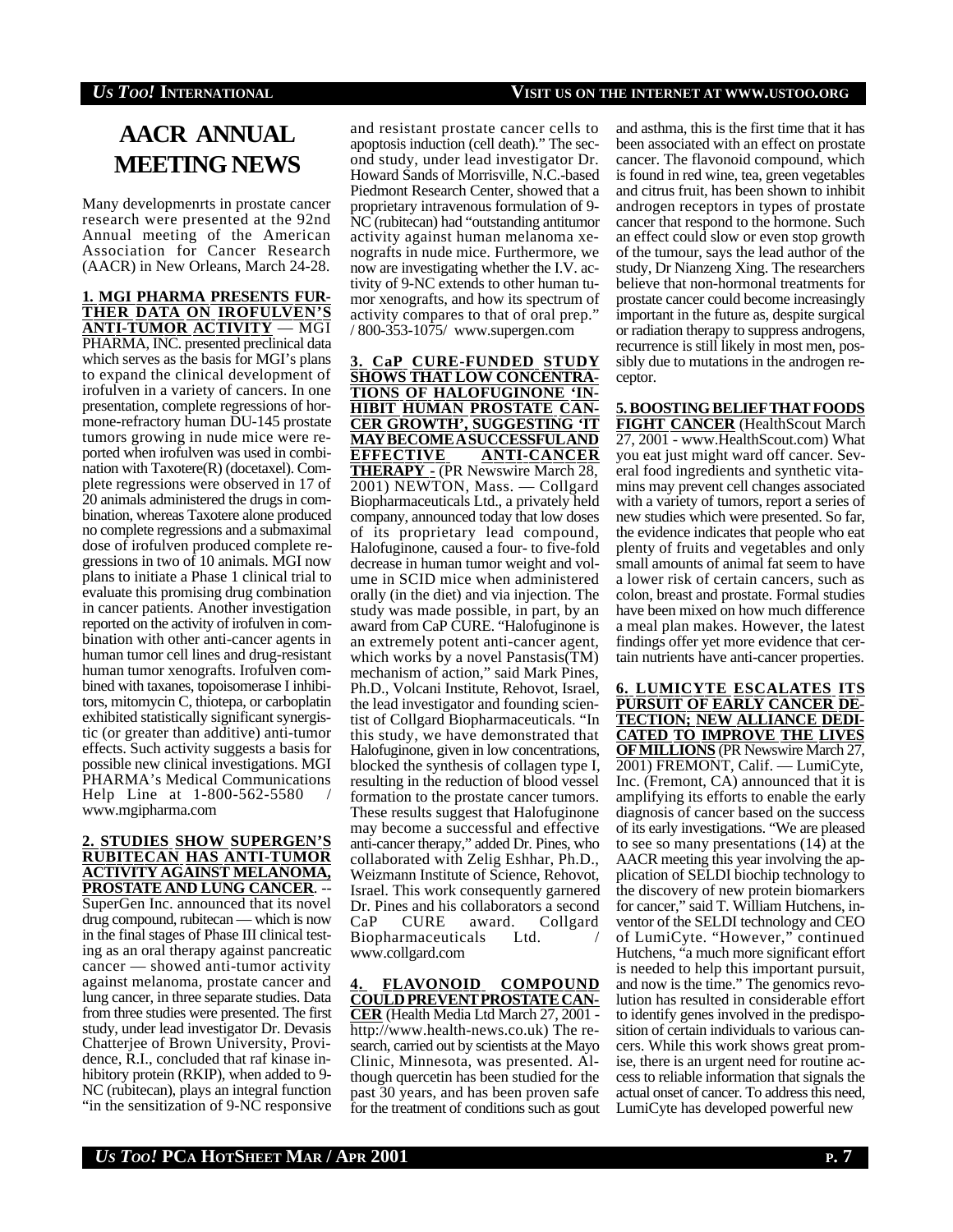### *(AACR NEWS - Continued from Page 7)*

protein BioChip products to help map and identify even trace quantities of serum proteins that are altered in association with the early development of cancer. LumiCyte has designed its BioChips to be used beyond the laboratory(TM) where immediate clinical utility can be realized. / www.lumicyte.com

### **7. NEW CLINICALDATACONFIRM ENDOSTATIN'SPHARMACOLOGI-CAL PROFILE IN CANCER PA-TIENTS AND EXTEND PRECLINI-CALRESULTSPRECLINICALDATA DEMONSTRATESENDOSTATIN IN-TERACTS SYNERGISTICALLY WITHACURRENTLEADING CHE-MOTHERAPYDRUGANDMAYEX-ERT ITS ANTIANGIOGENIC EF** —

EntreMed, Inc. released favorable data from one clinical and two preclinical studies on recombinant human Endostatin, one of its three lead product candidates. This latest round of data comes from three separate studies, which collectively provide important insights into the behavior of the endogenous angiogenesis inhibitor which, in clinical studies reported last fall, was very well tolerated and demonstrated signs of clinical benefit and biological impact on tumor blood supply. "We are pleased with the Endostatin data presented at this conference. The three posters presented today contain data that have potential clinical impact. Through our internal research efforts we continue to build a broader understanding of how Endostatin behaves in the human body. The latest data bolster Endostatin's potential as a therapeutic candidate for a wide variety of cancer patients," said Dr. Edward Gubish, EntreMed's Executive Vice President of Research and Development. A Phase I clinical study at University of Wisconsin Comprehensive Cancer Center, Madison, WI, demonstrated that the pharmacokinetics of Endostatin administered with a daily i.v. are linear and very consistent at all doses. In addition, as the Endostatin circulates through the bloodstream, it undergoes limited degradation. The poster is entitled, "A Phase I and Pharmacokinetic Study of Recombinant Human Endostatin." . . . . . . ABSTRACT INCLUDED: Prostate Specific Antigen, an Anti-Angiogenic Protein Induces Apoptosis in Endothelial Cells / www.entremed.com

**8. IMMUNOMEDICS SCIENTISTS INVENT IMPROVED METHOD OF LABELINGANTIBODIESWITHRA-DIOIODINE FOR CANCER** **THERAPY** — Immunomedics, Inc. reported an advance made by the Company's scientists in the attachment of iodine-131 (I-131), a potent therapeutic isotope, to antibodies. By using a new peptide-based linking method, degradation of I-131 from the antibody after it is bound to tumor is reduced. This has been one of the major limitations of using I-131-labeled antibodies for cancer therapy. Dr. Gary Griffiths, Executive Director of Chemistry at Immunomedics, explained "these new linkers showed significantly enhanced retention and improved targeting of the I-131-labeled antibody in a human lung cancer growing in mice. This was especially impressive with the use of an internalizing antibody that targets lung, breast, ovarian, and prostate cancers, which we plan to take into clinical trials," he added. "Up to now, most therapeutic antibodies using I-131 have required individualized patient dosing, because the isotope is detached quickly and distributes differently among patients, Dr. Griffiths said. "By improving retention in the tumor, we are hopeful that we have developed a more potent yet safer cancer therapeutic product, although considerably more animal and clinical experimentation is needed before it becomes a viable alternative to our current investigational products," he remarked. www.Immunomedics.com

**9. NEWDATAON PANZEMDEMON-STRATES ACTIVITY AGAINST A WIDE VARIETY OF CANCERS** — EntreMed, Inc. released data from a preclinical study of Panzem (2- Methoxyestradiol), indicating that in addition to significantly reducing the size of primary tumors, Panzem very effectively inhibited the spread of metastatic disease in mice. "Panzem demonstrated dose-dependent antiangiogenic and antitumoral effects, inhibiting the growth of tumor cells and their blood cells. This is significant in that the effects translate across a broad range of tumor types and include both primary and metastatic tumor models," said Dr. Edward Gubish, EntreMed's Executive Vice President of Research and Development. The poster, "2-Methoxyestradiol: An Orally Active Agent in a Broad Range of Primary and Metastatic Tumor Models," is one of five abstracts presented at AACR that have clinical implications for EntreMed's leading drug candidates. / www.entremed.com

**10. DISCOVERYOFCANCER CELL STRUCTURE OFFERS NEW TAR-GETS FOR TREATMENT** -- Scientists have figured out the precise three-dimensional structure of a spot where cancer cells receive growth instructions, a discovery that may speed the development of exquisitely precise new treatments. One of the forces that makes cancer grow rampantly is a substance called insulin-like growth factor, or IGF. Without this hormone, many cancers will shut down and die. Researchers have long understood the importance of IGF but so far have been unable to exploit this knowledge to make new cancer drugs. The obvious strategy is to block the spot that lets IGF get into cells. However, this structure, called a receptor, is extremely similar to another one that serves as the entry point for insulin. www.amgen.com

#### **11. PROGENICS, CYTOGEN DE-VELOPPROSTATETREATMENT**—

Progenics Pharmaceuticals, Inc. and Cytogen Corporation have formed a joint venture to develop a treatment for prostate cancer using newly-created human monoclonal antibodies. Both the joint venture — PSMA Development Company LLC and the successful creation of the human antibodies were announced. The two companies will use XenoMouse(TM) technology from Abgenix Inc. to create the antibodies. The antibodies target prostate-specific membrane antigen (PSMA), a chemical marker abundantly produced by prostate cancer cells. . . . . . . The Progenics-Cytogen joint venture plans to develop three approaches to the use of human monoclonal antibodies: by themselves; beefed up with anti-cancer toxins; or radio-labeled. Directed to the target tumor, the antibodies would sweep out to selectively target PSMA-expressing cancer cells. Compared to surgery or radiation/ chemotherapy treatment, a monoclonal treatment is expected to be much less invasive and have comparatively minimal side effects. / www.progenics.com

**ABOUT AACR:** The American Association for Cancer Research is a scientific society of over 15,000 laboratory and clinical cancer researchers, was founded in 1907 to facilitate communication and dissemination of knowledge among scientists and others dedicated to the cancer problem; to foster research in cancer and related biomedical sciences; to encourage presentation and discussion of new and important observations in the field; to foster public education, science education, and training; and to advance the understanding of cancer etiology, prevention, diagnosis, and treatment throughout the world. For more information visit www.aacr.org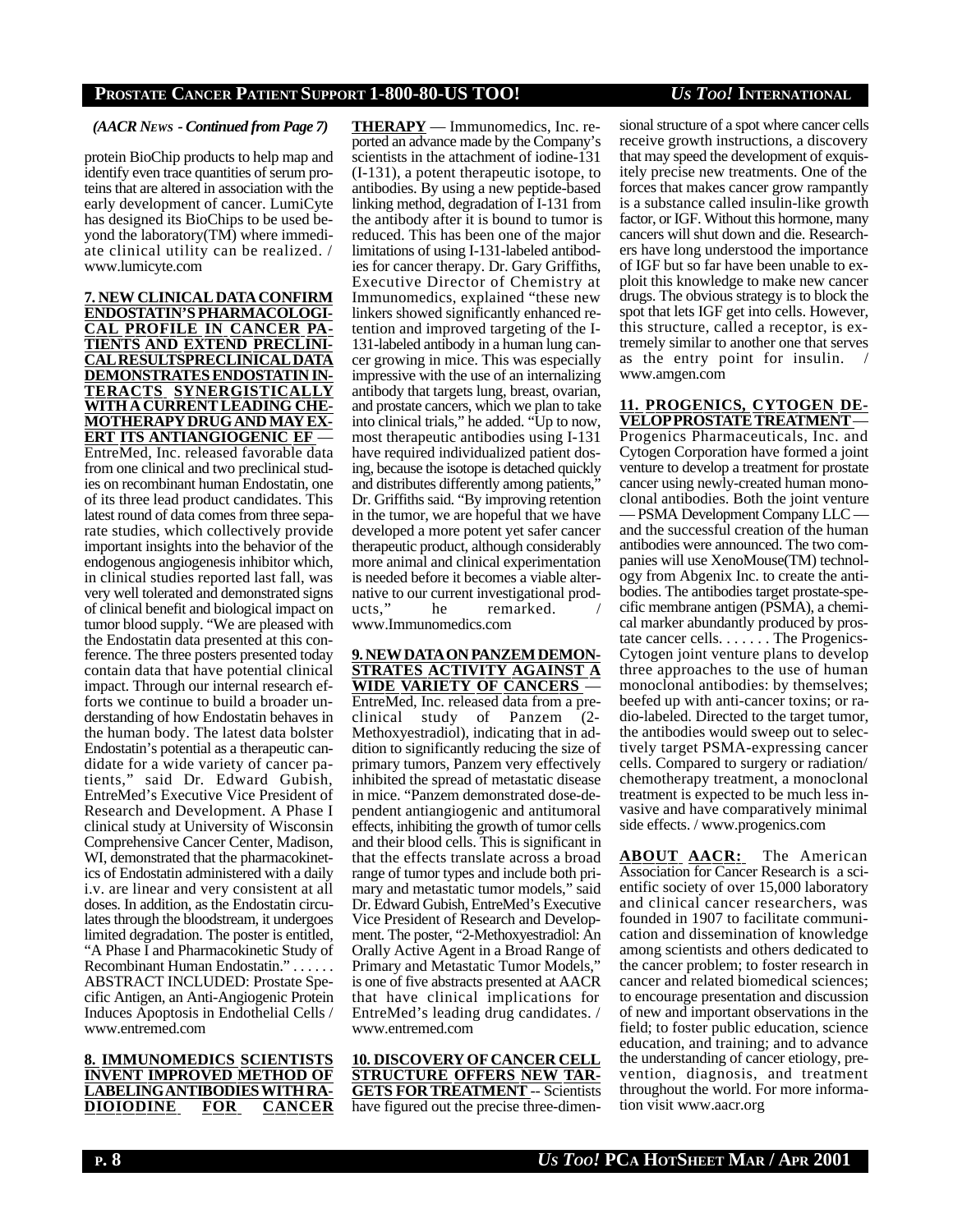| (PC SPES - continued from P.1)                                 |  |  |  |
|----------------------------------------------------------------|--|--|--|
| TABLE 3                                                        |  |  |  |
| <b>DOSAGE PER DAY</b>                                          |  |  |  |
| Pills per Day Respondents                                      |  |  |  |
| 1 Pill<br>L<br>2 Pills                                         |  |  |  |
| 11<br>3 Pills<br>20                                            |  |  |  |
| 17<br>4 Pills                                                  |  |  |  |
| 5 Pills<br>7                                                   |  |  |  |
| 6 Pills<br>42<br>7 Pills                                       |  |  |  |
| 6<br>8 Pills<br>1                                              |  |  |  |
| 21<br>9 Pills                                                  |  |  |  |
| 10 Pills<br>1                                                  |  |  |  |
| 12 Pills<br>134 Reporting                                      |  |  |  |
|                                                                |  |  |  |
| TABLE 4<br><b>SIDE EFFECTS</b>                                 |  |  |  |
| (Some respondents reported 2 or more)                          |  |  |  |
| <b>Tender Breasts</b><br>Most                                  |  |  |  |
| 31<br>Leg Cramps                                               |  |  |  |
| Diarrhea<br>3                                                  |  |  |  |
| Low Libido<br>Most<br>3                                        |  |  |  |
| Nausea<br>2<br>Lost Appetite                                   |  |  |  |
| 3<br>Fatigue                                                   |  |  |  |
| No Side Effects<br>23                                          |  |  |  |
| 137 Reporting                                                  |  |  |  |
| <b>TABLE 5</b>                                                 |  |  |  |
| <b>EMBOLISMS (BLOOD CLOTS)</b>                                 |  |  |  |
| Location<br>Respondents                                        |  |  |  |
| 9 (8 surface veins<br>Leg                                      |  |  |  |
| 1 deep vein)                                                   |  |  |  |
| Foot<br>1 (clot in one lung)<br>Lung                           |  |  |  |
|                                                                |  |  |  |
| Of 11 embolisms, $(6.5\%)$ 5 were                              |  |  |  |
| carried over from previous years.                              |  |  |  |
| There are no known fatalities                                  |  |  |  |
| when taking PC SPES                                            |  |  |  |
|                                                                |  |  |  |
| 10 of the 11 are continuing<br>to take PC SPES after treatment |  |  |  |
|                                                                |  |  |  |
| TABLE 6                                                        |  |  |  |
| <b>SEX DRIVE</b>                                               |  |  |  |
| (SCORING: 10 BEST, 1 WORST)                                    |  |  |  |
| Rating Respondents % of Total<br>65.0%<br>88<br>1              |  |  |  |
| $\overline{c}$<br>23<br>17.0%                                  |  |  |  |
| 3<br>10<br>7.0%                                                |  |  |  |
| $rac{4}{5}$<br>4<br>3.0%                                       |  |  |  |
| 6<br>5.0%<br>6<br>$\overline{c}$<br>1.5%                       |  |  |  |
| 7<br>2<br>1.5%                                                 |  |  |  |
| 8<br>1<br>1.0%                                                 |  |  |  |
| 136 Reporting 100.0%                                           |  |  |  |

| <u>Age</u>                                 | Respondents % of Total                                        |               |                                    |
|--------------------------------------------|---------------------------------------------------------------|---------------|------------------------------------|
| 40-49                                      | 1                                                             |               | 1%                                 |
| 50-59                                      | 17                                                            |               | 11%                                |
| 60-69                                      | 48                                                            |               | 34%                                |
| 70-79<br>80-89                             | 59<br>13                                                      |               | 44%<br>10%                         |
|                                            | 137 Reporting                                                 |               | 100%                               |
|                                            |                                                               |               |                                    |
|                                            | TABLE 8                                                       |               |                                    |
|                                            | <b>QUALITY OF LIFE</b><br>(SCORING: 10 BEST, 1 WORST)         |               |                                    |
| Level                                      | Respondents % of Total                                        |               |                                    |
| 10                                         | 24                                                            |               | 19%                                |
| 9                                          | 19                                                            |               | 15%                                |
| 8<br>7                                     | 33<br>13                                                      |               | 26%<br>10%                         |
|                                            | 9                                                             |               | 7%                                 |
|                                            | 24                                                            |               | 19%                                |
|                                            | 1                                                             |               | 1%                                 |
| 654321                                     | $\frac{2}{1}$                                                 |               | 2%                                 |
|                                            | $\overline{0}$                                                |               | 1%<br>0%                           |
|                                            | 126 Reporting                                                 |               | 100%                               |
|                                            | 71% are 7 and higher - feeling well                           |               |                                    |
|                                            |                                                               |               |                                    |
|                                            | <b>TABLE 9</b>                                                |               |                                    |
|                                            | <b>TREATMENTS BEFORE PC-SPES</b>                              |               |                                    |
| Treatments                                 |                                                               |               | Respondents                        |
| W.W.                                       |                                                               | 35            |                                    |
| RP                                         |                                                               |               | 19 (2 negative)                    |
| <b>RT</b><br>CHT                           |                                                               |               | 14 (1 negative)<br>22 (1 negative) |
| Orch                                       |                                                               | 4             |                                    |
| Brachy                                     |                                                               | 3             |                                    |
|                                            | RT-CHT-Chemo                                                  | 1             |                                    |
| RT-CHT                                     |                                                               |               | $6(1$ negative)                    |
|                                            | RT-Cryo-Brachy<br>RT-CHT-Cryo                                 | 1<br>1        |                                    |
| RT-Chemo                                   |                                                               |               | 1 (1 negative)                     |
| RT-Brachy                                  |                                                               |               | 1 (1 negative)                     |
| RP-RT                                      |                                                               | 6             |                                    |
| RP-CHT                                     |                                                               | 2             |                                    |
| RP-RT-CHT<br>Orch-CHT                      |                                                               |               |                                    |
|                                            | Orch-RT-CHT                                                   | $\frac{2}{3}$ |                                    |
| Orch-Brachy                                |                                                               |               |                                    |
| Orch-RT                                    |                                                               | $\frac{1}{2}$ |                                    |
| CHT-Chemo                                  |                                                               |               |                                    |
|                                            |                                                               |               | 129 Reporting                      |
| <b>Legend</b>                              | WW - Watchful Waiting                                         |               |                                    |
|                                            | RP – Radical Prostatectomy<br>RT – Radiation Therapy          |               |                                    |
|                                            | CHT - Combined Hormone Therapy                                |               |                                    |
|                                            | Orch - Orchyectomy (castration)                               |               |                                    |
|                                            | Brachy - Brachytherapy (seeds)<br>Cryo – Cryosurgery (freeze) |               |                                    |
|                                            | Chemo - Chemotherapy                                          |               |                                    |
| Negative - PSA reduced then rose over time |                                                               |               |                                    |

TABLE 7 **AGE OF RESPONDENTS**

### *US TOO!* **INTERNATIONAL VISIT US ON THE INTERNET AT WWW.USTOO.ORG**

REMEMBER: This information is provided for information only. *Us Too!* does not endorse any treatment or distributor. For more information about PC-SPES and/or alternate distributors for this product contact:

> Botanic Lab (1-800-242-5555) www.Botaniclab.com

or an alternate PC SPES website such as: www.pc-spes.com

*ALWAYS* **CONSULT WITH YOUR PERSONAL PHYSICIAN BEFORE TAKING ANY MEDICATIONS AND/OR DIETARY SUPPLEMENTS.**



### ABOUT: Paul Anderson

Paul is a prostate cancer survivor since 1986. At that time Dr. Patrick Walsh at Johns Hopkins removed his prostate and all was well for 9-1/2 years. Surprisingly, my PSA started to rise, slowly at first and then faster. Then a miracle happened. Hank Porterfield, Us Too! Chairman learned about PC SPES and initiated a study group of 12 prostate cancer survivors, of which Paul was one. Taking various numbers of pills, 10 out of 12 had dramatically positive results. Three to four years later, all 10 survivors have PSA readings at very low levels - 9 are below 1.0. Paul's PSA remains undetectable.

For over three years, Paul has given PC SPES presentations to prostate cancer survivor groups on a volunteer basis. In the fall of 1999, Botaniclab executives thought it was a good idea for him to become a distributor of PC SPES and some of their other herbal supplements. Paul graciously provides counseling, one on one, to those interested in PC-SPES. You can reach him at 1.888.784.0399.

### *US TOO!* **PCA HOTSHEET MAR / APR 2001 P. 9**

10 taking Viagra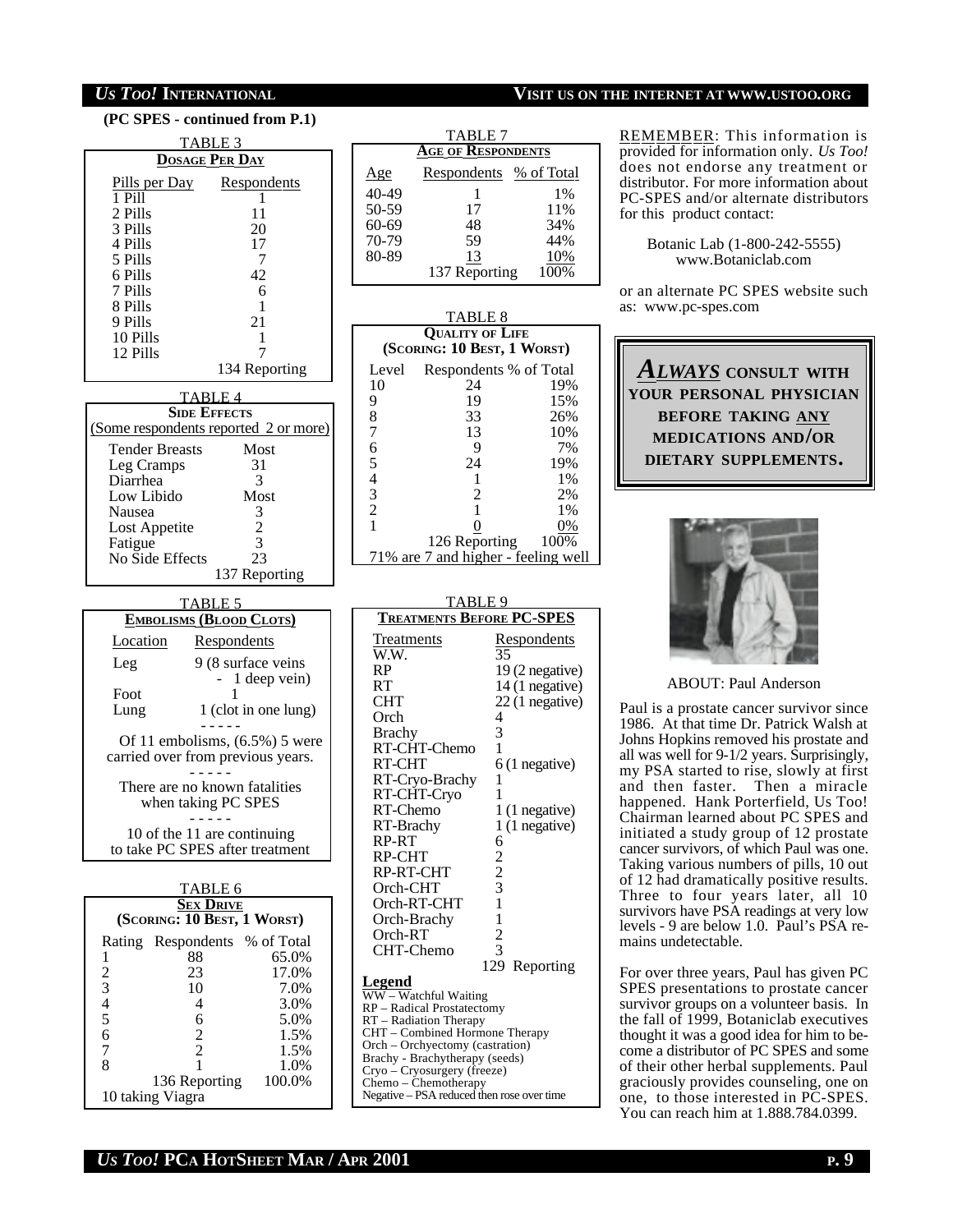# **QUARTERLY JOURNAL REVIEW - Q1 2001**

The following prostate cancer related articles have appeared in well-known scientific journals. Abstracts only have been posted at the US TOO! website (www.ustoo.org). US TOO! cannot provide copies of the complete article.

## **TO OBTAIN A COPY OF THE**

**ARTICLE:** take the citation to your local public or hospital library. The librarian can assist you in obtaining a copy of the article from their collection or from interlibrary loan.

### \* \* \* \* **AmericanJournal of Clinical Pathology**

- ZHOU M, Patel A, Rubin MA. Prevalence and location of peripheral nerve found on prostate needle biopsy. Am J Clin Pathol 2001; 115: 39-43.
- YAZIJI H, Davie PL, Gown AM. On the use of cytokeratins 7 and 20 in the differentiation between transitional cell carcinoma and prostate adenocarcinoma. Am J Clin Pathol 2001; 115: 159-60.

### **AmericanJournal of Human Genetics**

- THOMPSON D, Easton D. Variation in cancer risks, by mutation position, in BRCA2 mutation carriers. Am J Hum Genet 2001; 68: 410-9.
- BOCK CH, Cunningham JM, McDonnell SK, Schaid DJ, Peterson BJ, Pavlic RJ et al. Analysis of the Prostate Cancer-Susceptibility Locus HPC20 in 172 Families Affected by Prostate Cancer. Am J Hum Genet 2001; 68: 795- 801.
- XU J, Zheng SL, Carpten JD, Nupponen NN, Robbins CM, Mestre J et al. Evaluation of Linkage and Association of HPC2/ELAC2 in Patients with Familial or Sporadic Prostate Cancer. Am J Hum Genet 2001; 68: 901-11.

### **AmericanJournal of Pathology**

- CAMPBELL CL, Jiang Z, Savarese DM, Savarese TM. Increased Expression of the Interleukin-11 Receptor and Evidence of STAT3 Activation in Prostate Carcinoma. Am J Pathol 2001;158:25-32.
- HAO J, Jackson L, Calaluce R, McDaniel K, Dalkin BL, Nagle RB. Investigation into the Mechanism of the Loss of Laminin 5 (alpha3beta3gamma2) Expression in Prostate Cancer. Am J Pathol 2001; 158: 1129-1135.

### **AmericanJournal of Surgical Pathology**

• KRONZ JD, Shaikh AA, Epstein JI. Atypical cribriform lesions on prostate biopsy. Am J Surg Pathol 2001; 25: 147-55.

### **BritishJournal of Cancer**

• TURNER SL, Gruenewald S, Spry N, Gebski V. Less pain does equal better quality of life following strontium-89 therapy for metastatic prostate cancer. Br J Cancer 2001; 84: 297- 302.

### **Cancer**

• ASHFORD AR, Albert SM, Hoke G, Cushman LF, Miller DS, Bassett M. Prostate carcinoma knowledge, attitudes, and screening behavior

among African-American men in Central Harlem, New York City. Cancer 2001;91:164- 172.

- CHENG L, Zincke H, Blute ML, Bergstralh EJ, Scherer B, Bostwick DG. Risk of prostate carcinoma death in patients with lymph node metastasis. Cancer 2001;91:66-73.
- ITO K, Kubota Y, Yamamoto T, Suzuki K, Fukabori Y, Kurokawa K et al. Long term follow-up of mass screening for prostate carcinoma in men with initial prostate specific antigen levels of 4.0 ng/ml or less. Cancer 2001; 91: 744-751.
- VOLLMER RT. The correlation of serial prostate specific antigen measurements with clinical outcome after external beam radiation therapy of patients for prostate carcinoma. Cancer 2001; 91: 1063-4.

#### **Cancer Genetics and Cytogenetics**

- OBA K, Matsuyama H, Yoshihiro S, Kishi F, Takahashi M, Tsukamoto M et al. Two putative tumor suppressor genes on chromosome arm 8p may play different roles in prostate cancer. Cancer Genet Cytogenet 2001; 124: 20- 26.
- JORDAN JJ, Hanlon AL, Al-Saleem TI, Greenberg RE, Tricoli JV. Loss of the short arm of the Y chromosome in human prostate carcinoma. Cancer Genet Cytogenet 2001;  $124 \cdot 122 - 126$
- STREFFORD JC, Lillington DM, Young BD, Oliver RT. The use of multicolor fluorescence technologies in the characterization of prostate carcinoma cell lines. a comparison of multiplex fluorescence in situ hybridization and spectral karyotyping data. Cancer Genet Cytogenet 2001; 124: 112-121.

#### **CancerLetter**

• DOK AN C, Yoshiki T, Lee G, Okada Y. Evaluation of a rapid qualitative prostate specific antigen assay, the One Step PSA(TM) test. Cancer Lett 2001; 162: 135-9.

### **Cancer Research**

- SLAWIN KM, Shariat SF, Nguyen C, et al. Detection of metastatic prostate cancer using a splice variant-specific reverse transcriptasepolymerase chain reaction assay for human glandular kallikrein. Cancer Res 2000;60:7142-8.
- CORNFORD PA, Dodson AR, Parsons KF, et al. Heat shock protein expression independently predicts clinical outcome in prostate cancer. Cancer Res 2000;60:7099-105.
- WEN Y, Hu MC, Makino K, et al. HER-2/neu promotes androgen-independent survival and growth of prostate cancer cells through the Akt pathway. Cancer Res 2000;60:6841-5.
- NIMMANAPALLI R, Perkins CL, Orlando M, O'Bryan E, Nguyen D, Bhalla KN. Pretreatment with paclitaxel enhances apo-2 ligand/tumor necrosis factor-related apoptosisinducing ligand-induced apoptosis of PCa cells by inducing death receptors 4 and 5 protein levels. Cancer Res 2001; 61: 759-63.
- YU DC, Chen Y, Dilley J, Li Y, Embry M, Zhang H et al. Antitumor synergy of CV787, a prostate cancer-specific adenovirus, and paclitaxel and docetaxel. Cancer Res 2001; 61: 517-25.
- SHAPPELL SB, Gupta RA, Manning S, Whitehead R, Boeglin WE, Schneider C et al. 15S-Hydroxyeicosatetraenoic acid activates peroxisome proliferator- activated receptor gamma and inhibits proliferation in PC3 prostate carcinoma cells. Cancer Res 2001; 61: 497-503.
- RASHID MG, Sanda MG, Vallorosi CJ, Rios-Doria J, Rubin MA, Day ML. Posttranslational truncation and inactivation of human E-cadherin distinguishes prostate cancer from matched normal prostate. Cancer Res 2001; 61: 489-92.
- HENSHALL SM, Quinn DI, Lee CS, Head DR, Golovsky D, Brenner PC et al. Altered expression of androgen receptor in the malignant epithelium and adjacent stroma is associated with early relapse in prostate cancer. Cancer Res 2001; 61: 423-7.
- LI X, Marani M, Yu J, Nan B, Roth JA, Kagawa S et al. Adenovirus-mediated Bax overexpression for the induction of therapeutic apoptosis in prostate cancer. Cancer Res 2001; 61: 186-91.
- DEGRADO TR, Coleman RE, Wang S, Baldwin SW, Orr MD, Robertson CN et al. Synthesis and evaluation of 18F-labeled choline as an oncologic tracer for positron emission tomography: initial findings in PCa. Cancer Res 2001; 61: 110-7.
- NELSON CP, Kidd LC, Sauvageot J, Isaacs WB, De Marzo AM, Groopman JD et al. Protection against 2-hydroxyamino-1-methyl-6 phenylimidazo[4,5- b]pyridine cytotoxicity and DNA adduct formation in human prostate by glutathione S-transferase P1. Cancer Res 2001; 61: 103-9.
- PETER J, Unverzagt C, Krogh TN, Vorm O, Hoesel W. Identification of precursor forms of free prostate-specific antigen in serum of prostate cancer patients by immunosorption and mass spectrometry. Cancer Res 2001; 61: 957-62.
- SAKKO AJ, Ricciardelli C, Mayne K, Tilley WD, Lebaron RG, Horsfall DJ. Versican accumulation in human prostatic fibroblast cultures is enhanced by prostate cancer cell-derived transforming growth factor beta1. Cancer Res 2001; 61: 926-30.
- WINTER RN, Kramer A, Borkowski A, Kyprianou N. Loss of caspase-1 and caspase-3 protein expression in human PCa. Cancer Res 2001; 61: 1227-32.
- ROCCHI P, Boudouresque F, Zamora AJ, Muracciole X, Lechevallier E, Martin PM et al. Expression of adrenomedullin and peptide amidation activity in human prostate cancer and in human prostate cancer cell lines. Cancer Res 2001; 61: 1196-206.
- AFAR DE, Vivanco I, Hubert RS, Kuo J, Chen E, Saffran DC et al. Catalytic cleavage of the androgen-regulated TMPRSS2 protease results in its secretion by prostate and PCa epithelia. Cancer Res 2001; 61: 1686-92.
- SUZUKI S, Tadakuma T, Asano T, Hayakawa M. Coexpression of the partial androgen receptor enhances the efficacy of prostate-specific antigen promoter-driven suicide gene therapy for PCa cells at low testosterone concentrations. Cancer Res 2001; 61: 1276-9.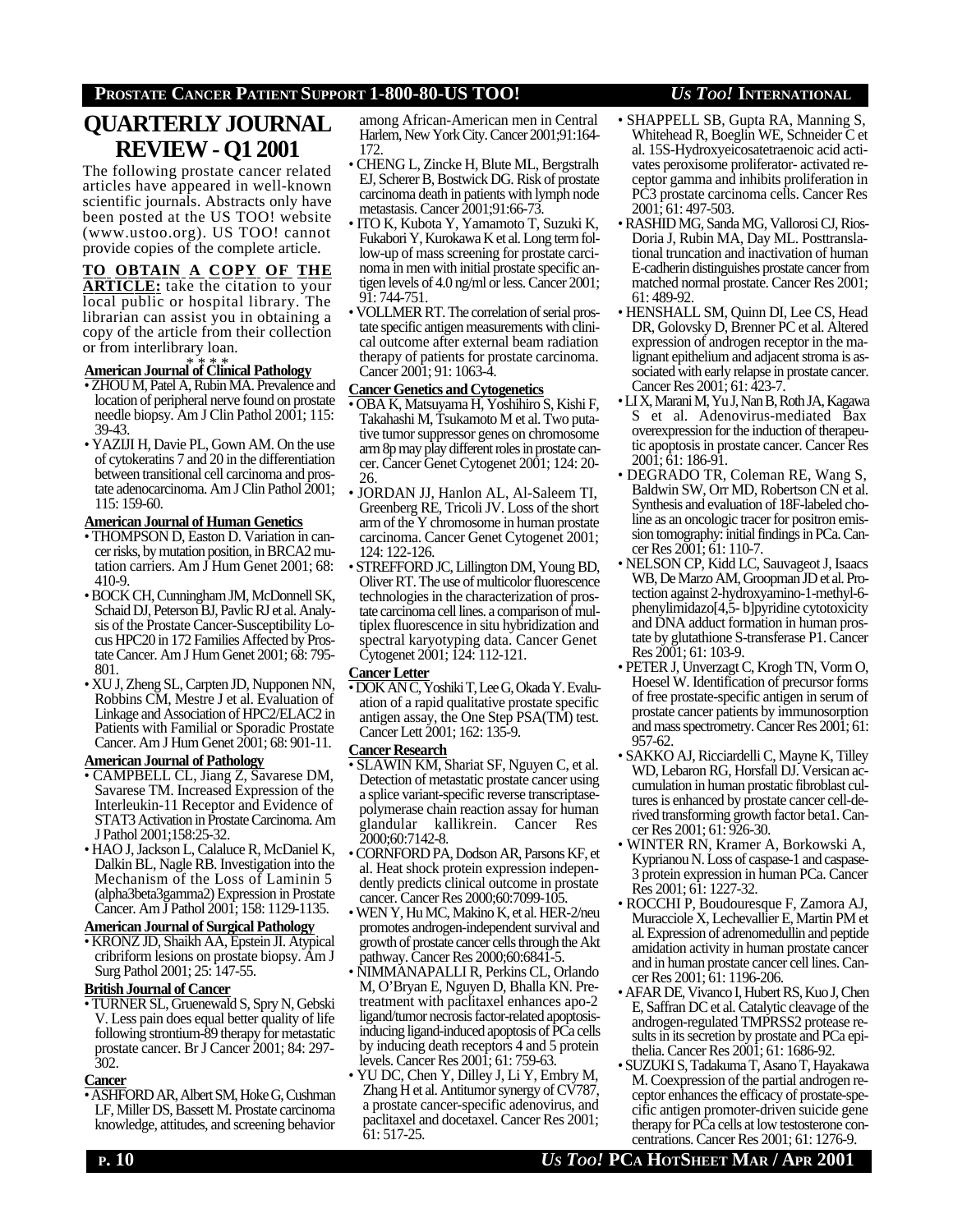• BORRELLI MJ, Schoenherr DM, Wong A, Bernock LJ, Corry PM. Heat-activated transgene expression from adenovirus vectors infected into human prostate cancer cells. Cancer Res 2001; 61: 1113-21.

#### **Cancer Treat Res**

• NABHAN C, Bergan R. Chemoprevention in prostate cancer. Cancer Treat Res 2001; 106: 103-36.

#### **Clinical Cancer Research**

- COOPER CR, McLean L, Walsh M, et al. Preferential adhesion of prostate cancer cells to bone is mediated by binding to bone marrow endothelial cells as compared to extracellular matrix components in vitro. Clin Cancer Res 2000;6:4839-47.
- SCHLEUTKER J, Matikainen M, Smith J, et al. A genetic epidemiological study of hereditary prostate cancer (HPC) in Finland: frequent HPCX linkage in families with late-onset disease. Clin Cancer Res 2000;6:4810-5.
- WASHBURN JG, Wojno KJ, Dey J, Powell IJ, Macoska JA. 8pter-p23 deletion is associated with racial differences in prostate cancer outcome. Clin Cancer Res 2000;6:4647-52.
- MEHTA R, Kyshtoobayeva A, Kurosaki T, Small EJ, Kim H, Stroup R et al. Independent association of angiogenesis index with outcome in prostate cancer. Clin Cancer Res 2001; 7: 81-8.
- HILLMAN GG, Forman JD, Kucuk O, Yudelev M, Maughan RL, Rubio J et al. Genistein potentiates the radiation effect on prostate carcinoma cells. Clin Cancer Res 2001; 7: 382-90.

#### **Endocrinology**

• DAMON SE, Plymate SR, Carroll JM, et al. Transcriptional Regulation of Insulin-Like Growth Factor-I Receptor Gene Expression in Prostate Cancer Cells. Endocrinology 2001;142:21-27.

#### **European Urology**

- ABRAHAMSSON PA. Treatment of locally advanced prostate cancer - A new role for antiandrogen monotherapy? Eur Urol 2001; 39 Suppl 1: 22-8. 3.
- NEWLING D. Advanced prostate cancer: immediate or deferred hormone therapy? Eur Urol 2001; 39 Suppl 1: 15-21.
- LEIN M, Jung K, Elgeti U, Petras T, Stephan C, Brux B et al. Comparison of the Clinical Validity of Free Prostate-Specific Antigen, Alpha-1 Antichymotrypsin-Bound Prostate-Specific Antigen and Complexed Prostate-Specific Antigen in Prostate Cancer Diagnosis. Eur Urol 2001; 39: 57-64.
- CALDIROLI M, Cova V, Lovisolo JA, Reali L, Bono AV. Antiandrogen Withdrawal in the Treatment of Hormone-Relapsed Prostate Cancer: Single Institutional Experience. Eur Urol 2001; 39 Suppl S2: 6-10.
- AALTOMAA S, Lipponen P, Ala-Opas M, Kosma VM. Expression and Prognostic Value of CD44 Standard and Variant v3 and v6 Isoforms in Prostate Cancer. Eur Urol 2001; 39: 138-144.
- LUBOLDT HJ, Bex A, Swoboda A, Husing J, Rubben H. Early Detection of Prostate Can-

cer in Germany: A Study Using Digital Rectal Examination and 4.0 ng/ml Prostate-Specific Antigen as Cutoff. Eur Urol 2001; 39: 131- 137.

• HEIDENREICH A, von Knobloch R, Hofmann R. Current Status of Cytotoxic Chemotherapy in Hormone Refractory Prostate Cancer. Eur Urol 2001; 39: 121-130.

#### **Genes Chromosomes Cancer**

- GRONBERG H, Ahman AK, Emanuelsson M, Bergh A, Damber JE, Borg A A. BRCA2 mutation in a family w/ hereditary PCa. Genes Chromosomes Cancer 2001; 30: 299-301.
- PADALECKI SS, Johnson-Pais TL, Killary AM, Leach RJ. Chromosome 18 suppresses the tumorigenicity of PCa cells. Genes Chromosomes Cancer 2001; 30: 221-229.
- AURICH-COSTA J, Vannier A, Gregoire E, Nowak F, Cherif D. IPM-FISH, a new M-FISH approach using IRS-PCR painting probes: application to the analysis of seven human prostate cell lines. Genes Chromosomes Cancer 2001; 30: 143-60.

#### **International Journal of Cancer**

- CHIEN J, Shah GV. Role of stimulatory guanine nucleotide binding protein (GSalpha) in proliferation of PC-3M prostate cancer cells. Int J Cancer 2001;91:46-54.
- CHEN Y, Hughes-Fulford M. Human prostate cancer cells lack feedback regulation of low-density lipoprotein receptor and its regulator, SREBP2. Int J Cancer 2001;91:41-5.
- SCHUMACHER G, Bruckheimer EM, Beham AW, et al. Molecular determinants of cell death induction following adenovirusmediated gene transfer of wild-type p53 in PCa cells. Int J Cancer 2001;91:159-166.
- BERGSTROM A, Pisani P, Tenet V, Wolk A, Adami HO. Overweight as an avoidable cause of cancer in Europe. Int J Cancer 2001; 91: 421-30.
- FERNANDEZ PL, Farre X, Nadal A, Fernandez E, Peiro N, Sloane BF et al. Expression of cathepsins B and S in the progression of prostate carcinoma. Int J Cancer 2001; 95: 51-5.

#### **International Journal of Oncology**

• DAVIES G, Jiang WG, Mason MD. The interaction between beta-catenin, GSK3beta and APC after motogen induced cell-cell dissociation, and their involvement in signal transduction pathways in prostate cancer. Int J Oncol 2001; 18: 843-847.

#### **Int'l J of Radiation Oncol Biology Physics**

- CELLA L, Lomax A, Miralbell R. Potential role of intensity modulated proton beams in prostate cancer radiotherapy. Int J Radiat Oncol Biol Phys 2001; 49: 217-223.
- MARTINEZ AA, Pataki I, Edmundson G, Sebastian E, Brabbins D, Gustafson G. Phase II prospective study of the use of conformal high-dose-rate brachytherapy as monotherapy for the treatment of favorable stage prostate cancer: A feasibility report. Int J Radiat Oncol Biol Phys 2001; 49: 61-69.
- HANLON AL, Watkins Bruner D, Peter R, Hanks GE. Quality of life study in prostate cancer patients treated with three- dimensional

conformal radiation therapy: Comparing late bowel and bladder quality of life symptoms to that of the normal population. Int J Radiat Oncol Biol Phys 2001; 49: 51-59.

- TEH BS, Mai W, Uhl BM, Augspurger ME, Grant WH, Lu HH et al. Intensity-modulated radiation therapy (IMRT) for prostate cancer with the use of a rectal balloon for prostate immobilization: acute toxicity and dose-volume analysis. Int J Radiat Oncol Biol Phys 2001; 49: 705-712.
- BEN-JOSEF E, Porter AT, Han S, Mertens W, Chuba P, Fontana J et al. Neoadjuvant estramustine and etoposide followed by concurrent estramustine and definitive radiotherapy for locally advanced prostate cancer: Feasibility and preliminary results. Int J Radiat Oncol Biol Phys 2001; 49: 699-703.
- JACKSON A, Skwarchuk MW, Zelefsky MJ, Cowen DM, Venkatraman ES, Levegrun S et al. Late rectal bleeding after conformal radiotherapy of prostate cancer (II): volume effects and dose-volume histograms. Int J Radiat Oncol Biol Phys 2001; 49: 685-698.
- D'AMICO AV, Schultz D, Silver B, Henry L, Hurwitz M, Kaplan I et al. The clinical utility of the percent of positive prostate biopsies in predicting biochemical outcome following external-beam radiation therapy for patients with clinically localized prostate cancer. Int J Radiat Oncol Biol Phys 2001; 49: 679-684.
- FENWICK JD, Khoo VS, Nahum AE, Sanchez-Nieto B, Dearnaley DP. Correlations between dose-surface histograms and the incidence of long- term rectal bleeding following conformal or conventional radiotherapy treatment of prostate cancer. Int J Radiat Oncol Biol Phys 2001; 49: 473-480.
- TEH BS, Mai W, Augspurger ME, Uhl BM, McGary J, Dong L et al. Intensity modulated radiation therapy (IMRT) following prostatectomy: more favorable acute genitourinary toxicity profile compared to primary IMRT for prostate cancer. Int J Radiat Oncol Biol Phys 2001; 49: 465-472.
- DAMEN EM, Brugmans MJ, van der Horst A, Bos L, Lebesque JV, Mijnheer BJ et al. Planning, computer optimization, and dosimetric verification of a segmented irradiation technique for prostate cancer. Int J Radiat Oncol Biol Phys 2001; 49: 1183-1195.
- HODGSON DC, Catton CN, Warde P, Gospodarowicz MK, Milosevic MF, McLean M B M et al. The impact of irregularly rising prostate-specific antigen and "impending failure" on the apparent outcome of localized prostate cancer following radiotherapy. Int J Radiat Oncol Biol Phys 2001; 49: 957-963.
- HORWITZ EM, Winter K, Hanks GE, Lawton CA, Russell AH, Machtay M. Subset analysis of RTOG 85-31 and 86-10 indicates an advantage for long- term vs. short-term adjuvant hormones for patients with locally advanced nonmetastatic prostate cancer treated with radiation therapy. Int J Radiat Oncol Biol Phys 2001; 49: 947-956.
- SANCHEZ-NIETO B, Nahum AE, Dearnaley DP. Individualization of dose prescription based on normal-tissue dose- volume and ra-

# *US TOO!* **INTERNATIONAL VISIT US ON THE INTERNET AT WWW.USTOO.ORG**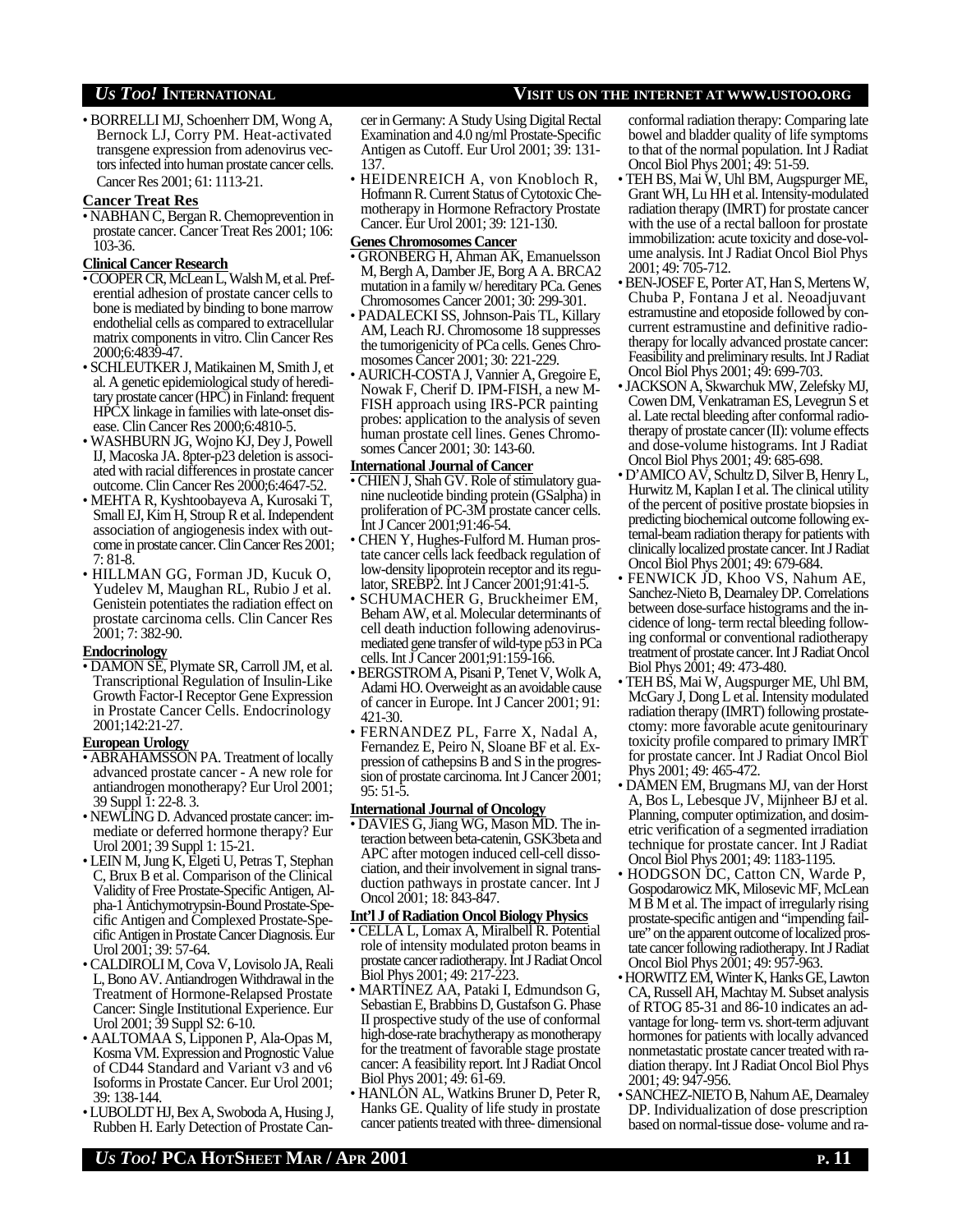diosensitivity data. Int J Radiat Oncol Biol Phys 2001; 49: 487-99.

• BRAHME A. Individualizing cancer treatment: biological optimization models in treatment planning and delivery. Int J Radiat Oncol Biol Phys 2001; 49: 327-37.

### **International Journal of Urology**

- MATSUYAMA H, Baba Y, Yamakawa G, Yamamoto N, Naito K. Diagnostic value of prostate-specific antigen-related parameters in discriminating prostate cancer. Int J Urol 2000;7:409-14.
- HAYAKAWA K, Matsumoto M, Aoyagi T, Miyaji K, Hata M. Prostate cancer with multiple lung metastases in a hemodialysis patient. Int J Urol 2000; 7: 464-466.
- NAGAKAWA O, Ogasawara M, Murata J, Fuse H, Saiki I. Effect of prostatic neuropeptides on migration of prostate cancer cell lines. Int J Urol 2001; 8: 65-70.
- KITAMURA T. Necessity of re-evaluation of estramustine phosphate sodium (EMP) as a treatment option for first-line monotherapy in advanced PCa. Int J Urol 2001; 8: 33-36.

#### **JournaloftheAmericanMedicalAssociation**

• VICINI FA, Kestin L, Martinez A. Biochemical outcomes of treatment for prostate cancer. JAMA 2000;284:2869.

#### **Journal of Clinical Oncology**

- SMALL EJ, McMillan A, Meyer M, Chen L, Slichenmyer WJ, Lenehan PF et al. Serum Prostate-Specific Antigen Decline as a Marker of Clinical Outcome in Hormone-Refractory PCa Patients: Association With Progression-Free Survival, Pain End Points, and Survival. J Clin Oncol 2001; 19: 1304-1311.
- MADALINSKA JB, Essink-Bot ML, de Koning HJ, Kirkels WJ, van Der Maas PJ, Schroder FH. Health-Related Quality-of-Life Effects of Radical Prostatectomy and Primary Radiotherapy for Screen-Detected or Clinically Diagnosed Localized Prostate Cancer. J Clin Oncol 2001; 19: 1619-28.
- GANZ PA, Litwin MS. Prostate cancer: the price of early detection. J Clin Oncol 2001; 19: 1587-8.

#### **Journal of the National Cancer Institute**

- THOMPSON IM, Tangen CM, Tolcher A, Crawford ED, Eisenberger M, Moinpour CM. Association of African-American Ethnic Background With Survival in Men With Metastatic Prostate Cancer. J Natl Cancer Inst 2001; 93: 219-225.
- FERNANDEZ A, Udagawa T, Schwesinger Beecken WD, Achilles-Gerte E, McDonnell TJ et al. Angiogenic Potential of Prostate Carcinoma Cells Overexpressing bcl-2. J Natl Cancer Inst 2001; 93: 208-213.
- DALKIN BL. Re: Health Outcomes After Prostatectomy or Radiotherapy for Prostate Cancer: Results From the PCa Outcomes Study. J Natl Cancer Inst 2001; 93: 401.
- POTOSKY AL, Legler J, Hoffman RM, Gilliland FD. RESPONSE: Re: Health Outcomes After Prostatectomy or Radiotherapy for Prostate Cancer: Results From the Prostate Cancer Outcomes Study. J Natl Cancer Inst 2001; 93: 401-402.
- NEWSCHAFFER CJ, Otani K, Penberthy L. RESPONSE: Re: Causes of Death in Elderly Prostate Cancer Patients and in a Comparison Nonprostate Cancer Cohort. J Natl Cancer Inst 2001; 93: 398.
- ROMANO PS. Re: Causes of Death in Elderly Prostate Cancer Patients and in a Comparison Nonprostate Cancer Cohort. J Natl Cancer Inst 2001; 93: 397-398.
- HOFFMAN RM, Gilliland FD, Eley JW, Harlan LC, Stephenson RA, Stanford JL et al. Racial and Ethnic Differences in Advanced-Stage Prostate Cancer: the Prostate Cancer Outcomes Study. J Natl Cancer Inst 2001; 93: 388-395.
- BENOWITZ S. New Gene Finding May Yield Clues to Prostate Cancer Complexity. J Natl Cancer Inst 2001; 93: 344-345.
- JONES J. African-Americans And Prostate Cancer: Why the Discrepancies? J Natl Cancer Inst 2001; 93: 342-344.

#### **Journal of Nuclear Medicine**

• IYER RV, Haynes PT, Schneider RF, Movsas B, Chapman JD. Marking hypoxia in rat prostate carcinomas with beta-D-[125I]azomycin galactopyranoside and. J Nucl Med 2001; 42: 337-44.

#### **Journal of Urology**

- GOHJI K, Kitazawa S, Tamada H, Katsuoka Y, Nakajima M. Expression of endothelin receptor A associated with prostate cancer progression. J Urol 2001; 165: 1033-1036.
- LITWIN MS, Lubeck DP, Stoddard ML, Pasta DJ, Flanders SC, Henning JM. Quality of life before death for men with prostate cancer: results from the CaPSURE datebase. J Urol 2001; 165: 871-875.
- IZAWA JI, Perrotte P, Greene GF, Scott S, Levy L, McGuire E et al. Local tumor control with salvage cryotherpay for locally recurrent prostate cancer after external beam radiotherapy. J Urol 2001; 165: 867-870.
- HAN M, Pound CR, Potter SR, Partin AW, Epstein JI, Walsh PC. Isolated local recurrence is rare after radical prostatectomy in men with Gleason 7 prostate cancer and positive surgical margins: therapeutic implications. J Urol 2001; 165: 864-866.
- GRAEFEN M, Haese A, Pichlmeier U, Hammerer PG, Noldus J, Butz K et al. A validated strategy for side specific prediction of organ confined prostate cancer: a tool to select for nerve sparing radical prostatectomy. J Urol 2001; 165: 857-863.
- GILLILAND FD, Gleason DF, Hunt WC, Stone N, Harlan LC, Key CR. Trends in Gleason score for prostate cancer diagnosed between 1983 and 1993 J Urol 2001; 165: 846- 850.
- BABAIAN RJ, Johnston DA, Naccarato W, Ayala A, Bhadkamkar VA, Fritsche HA JR. The incidence of prostate cancer in a screening population with a serum prostate specific antigen between 2.5 and 4.0 Ng/ml: relation to biopsy strategy. J Urol 2001; 165: 757-760.
- STEWART RJ, Panigrahy D, Flynn E, Folkman J. Vascular endothelial growth factor expression and tumor angiogenesis are

regulated by androgens in hormone responsive human prostate carcinoma: evidence for androgen dependent destabilization of vascular endothelial growth factor transcripts. J Urol 2001; 165: 688-693.

- SNEEUW KC, Albertsen PC, Aaronson NK. Comparison of patient and spouse assessments of health related wuality of life in men with metastatic prostate cancer. J Urol 2001; 165: 478-482.
- NARAIN V, Tiguert R, Banerjee M, Grignon D, Wood DP, Powell IJ. Biochemical recurrence after radical prostatectomy in black and white american men with a positive or negative family history of prostate cancer. J Urol 2001; 165: 474-477.
- FAAS FH, Dang AQ, White J, Schaefer R, Johnson D. Increased prostatic Johnson D. Increased prostatic lysophosphatidlcholine acyl transferase activity in human prostate cancer: a marker for malignancy. J Urol 2001; 165: 463-468.
- GOLDSTEIN IS. Editorial: Erectile function after treatment for prostate cancer. J Urol 2001;  $165 \cdot 440$
- STOCK RG, Kao J, Stone NN. Penile erectile function after permanenet radioactive seed implantation for treatment of prostate cancer. J Urol 2001; 165: 436-439.
- SIEGEL T, Moul JW, Spevak M, Alvord WG, Costabile RA. The development of erectile dysfunction in men treated for prostate cancer. J Urol 2001; 165: 430-435.
- WALSH PC. Modern prostate brachytherapy: prostate specific antigen results in 219 patients with up to 12 years of observed follow-up. J Urol 2001; 165: 318-9.
- MOUDOUNI SM, En-Nia I, Rioux-Leclerq N, Manunta A, Guille F, Lobel B. Prostatic metastases of renal cell carcinoma. J Urol 2001; 165: 190-1.
- RUBIN MA, Mucci NR, Manley S, Sanda M, Cushenberry E, Strawderman M et al. Predictors of Gleason pattern 4/5 prostate cancer on prostatectomy specimens: can high grade tumor be predicted preoperatively? J Urol 2001; 165: 114-8.
- JOHN H, Hauri D, Leuener M, Reinecke M, Maake C. Evidence of trigonal denervation and reinnervation after radical retropubic prostatectomy. J Urol 2001; 165: 111-3.
- HOLZBEIERLEIN J, Peterson M, Smith JA JR. Variability of results of cavernous nerve stimulation during radical prostatectomy. J Urol 2001; 165: 108-10.
- NAUGHTON CK, Miller DC, Yan Y. Impact of transrectal ultrasound guided prostate biopsy on quality of life: a prospective randomized trial comparing 6 versus 12 cores. J Urol 2001; 165: 100-3.
- COFFEY RN, Watson RW, Fitzpatrick JM. Signaling for the caspases: their role in prostate cell apoptosis. J Urol 2001; 165: 5-14.
- ALBERTSEN PC, Albertsen PC. Comparison of recommendations by urologists and radiation oncologists for treatment of clinically localized prostate cancer. J Urol 2001; 165: 731-2.
- DASARI VK, Goharderakhshan RZ, Perinchery G, Li LC, Tanaka Y, Alonzo J et al.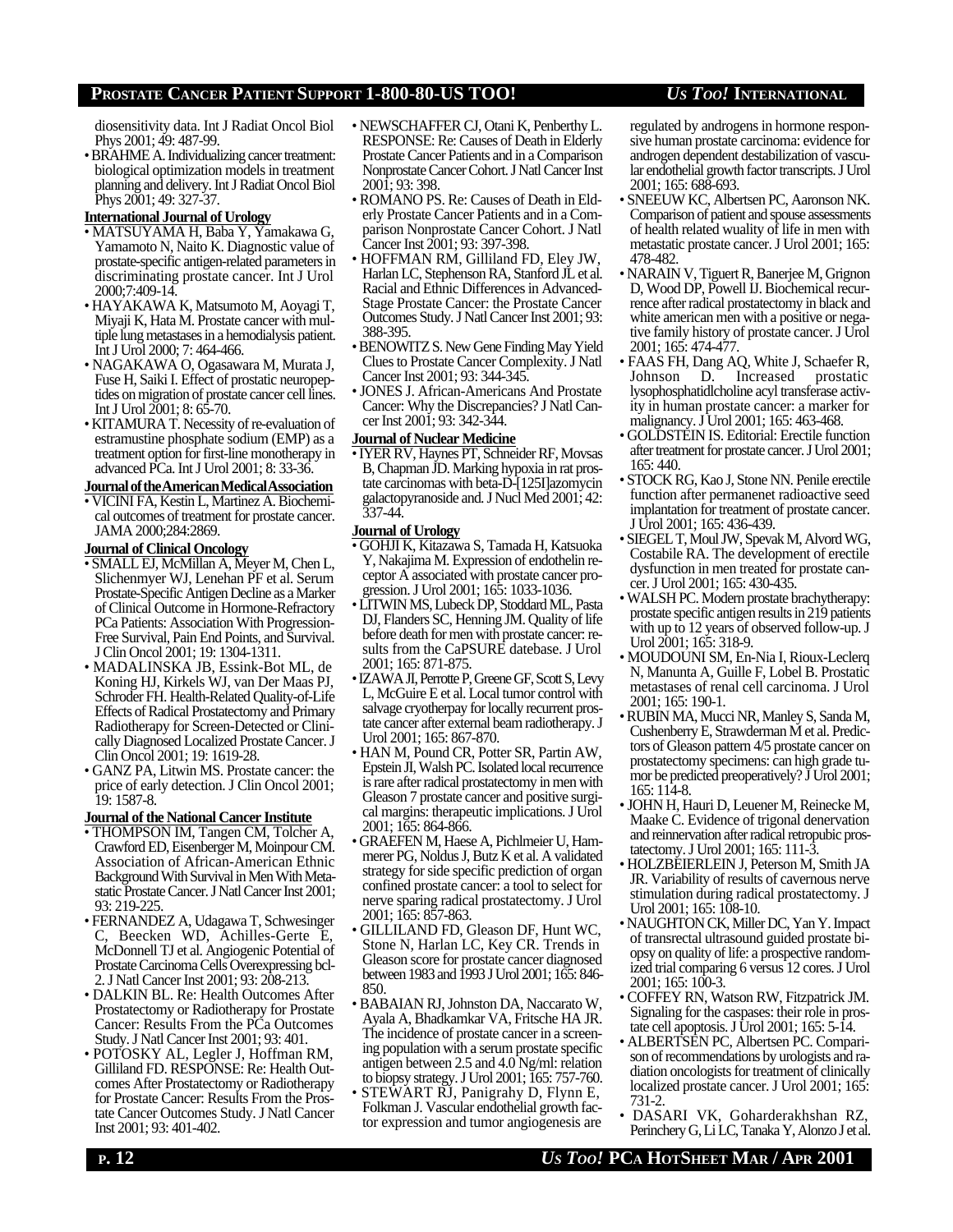Expression analysis of y chromosome genes in human prostate cancer. J Urol 2001; 165: 1335-41.

- NAUGHTON M, Picus J, Zhu X, Catalona WJ, Vollmer RT, Humphrey PA. Scatter factor-hepattocyte growth factor elevation in the serum of patients with prostate cancer. J Urol 2001; 165: 1325-1328.
- BOYLE BJ, Zhao XY, Cohen P, Feldman D. Insulin-like growth factor binding protein-3 mediates 1alpha,25- dihydroxyvitamin d3 growth inhibition in the lncap prostate cancer cell line through  $p21/waf1$ . J Urol 2001; 165: 1319-24.
- HORWITZ EM, Pinover And WH, Hanks GE, Critz FA, Williams WH, Levinson AK et al. Re: simultaneous irradiation for prostate cancer: intermediate results with modern techniques. J Urol 2001; 165: 1224.

#### **New EnglandJournal of Medicine**

• D'AMICO AV, Cormack RA, Tempany CM. MRI-guided diagnosis and treatment of prostate cancer. N Engl J Med 2001; 344: 776-7.

#### **Oncology**

• NISHIMURA K, Nonomura N, Ono Y, et al. Oral Combination of Cyclophosphamide, Uracil plus Tegafur and Estramustine for Hormone-Refractory Prostate Cancer. Oncology 2001;60:49-54.

#### **Proceedings of the NatlAca of Sci U SA**

- SAFFRAN DC, Raitano AB, Hubert RS, Witte ON, Reiter RE, Jakobovits A. Anti-PSCA mAbs inhibit tumor growth and metastasis formation and prolong the survival of mice bearing human prostate cancer xenografts. Proc Natl Acad Sci U S A 2001; 98: 2658-2663.
- KANG HY, Lin HK, Hu YC, Yeh S, Huang KE, Chang C. From transforming growth factor-beta signaling to androgen action: Identification of Smad3 as an androgen receptor coregulator in prostate cancer cells. Proc Natl Acad Sci U S A 2001; 98: 3018-3023.

#### **Prostate**

- CUI J, Rohr LR, Swanson G, Speights VO, Maxwell T, Brothma AR. Hypermethylation of the caveolin-1 gene promoter in prostate cancer. Prostate 2001; 46: 249-256.
- DAVIS TL, Cress AE, Dalkin BL, Nagle RB. Unique expression pattern of the alpha6beta4 integrin and laminin-5 in human prostate carcinoma. Prostate 2001; 46: 240-248.
- ROKMAN A, Koivisto PA, Matikainen MP, Kuukasjarvi T, Poutiainen M, Helin HJ et al. Genetic changes in familial prostate cancer by comparative genomic hybridization. Prostate 2001; 46: 233-239.
- EL GEDAILY A, Bubendorf L, Willi N, Fu W, Richter J, Moch H et al. Discovery of new DNA amplification loci in prostate cancer by comparative genomic hybridization. Prostate 2001; 46: 184-190.
- VIS AN, Hoedemaeker RF, van Der Kwast TH, Schroder FH. Defining the window of opportunity in screening for prostate cancer: Validation of a predictive tumor classification model. Prostate 2001; 46: 154-162.
- ARAI Y, Okubo K, Terada N, Matsuta Y, Egawa S, Kuwao S et al. Volume-weighted

mean nuclear volume predicts tumor biology of clinically organ-confined prostate cancer. Prostate 2001; 46: 134-141.

- LILLEBY W, Paus E, Skovlund E, Fossa SD. Prognostic value of neuroendocrine serum markers and PSA in irradiated patients with pN0 localized prostate cancer. Prostate 2001; 46: 126-133.
- LEUSCHNER C, Enright FM, Melrose PA, Hansel W. Targeted destruction of androgensensitive and -insensitive prostate cancer cells and xenografts through luteinizing hormone receptors. Prostate 2001; 46: 116-125.
- BHATIA N, Agarwal R. Detrimental effect of cancer preventive phytochemicals silymarin, genistein and epigallocatechin 3-gallate on epigenetic events in human prostate carcinoma DU145 cells. Prostate 2001; 46: 98-107.
- MADALINSKA JB, Essink-Bot ML, de Koning HJ, Kirkels WJ, van Der Maas PJ, Schroder FH. Health-related quality of life in patients with screen-detected versus clinically diagnosed prostate cancer preceding primary treatment. Prostate 2001; 46: 87-97.
- AALAMIAN M, Pirtskhalaishvili G, Nunez A, Esche C, Shurin GV, Huland E et al. Human prostate cancer regulates generation and maturation of monocyte- derived dendritic cells. Prostate 2001; 46: 68-75.
- CHANG S, Hursting SD, Contois JH, Strom SS, Yamamura Y, Babaian RJ et al. Leptin and prostate cancer. Prostate 2001; 46: 62-67.
- XI SC, Siu SW, Fong SW, Shiu SY. Inhibition of androgen-sensitive LNCaP prostate cancer growth in vivo by melatonin: Association of antiproliferative action of the pineal hormone with mt(1) receptor protein expression. Prostate 2001; 46: 52-61.
- ANIDJAR M, Villette JM, Devauchelle P, Delisle F, Cotard JP, Billotey C et al. In vivo model mimicking natural history of dog prostate cancer using DPC-1, a new canine prostate carcinoma cell line. Prostate 2001; 46: 2-10
- KWABI-ADDO B, Ropiquet F, Giri D, Ittmann M. Alternative splicing of fibroblast growth factor receptors in human prostate cancer. Prostate 2001; 46: 163-172.
- MORETTI RM, Marelli MM, Motta M, Polizzi D, Monestiroli S, Pratesi G et al. Activation of the orphan nuclear receptor RORalpha induces growth arrest in androgenindependent DU 145 prostate cancer cells. Prostate 2001; 46: 327-335.
- HARADA S, Keller ET, Fujimoto N, Koshida K, Namiki M, Matsumoto T et al. Long-term exposure of tumor necrosis factor alpha causes hypersensitivity to androgen and anti-androgen withdrawal phenomenon in LNCaP prostate cancer cells. Prostate 2001; 46: 319-326.
- ENGEDAL N, Saatcioglu F. Ceramide-induced cell death in the prostate cancer cell line LNCaP has both necrotic and apoptotic features. Prostate 2001; 46: 289-297.
- LANIADO ME, Fraser SP, Djamgoz MB. Voltage-gated  $K(+)$  channel activity in human prostate cancer cell lines of markedly different metastatic potential: Distinguishing characteristics of PC-3 and LNCaP cells. Prostate 2001; 46: 262-274.
- PIENTA KJ, Fisher EI, Eisenberger MA, Mills GM, Goodwin JW, Jones JA et al. A phase II trial of estramustine and etoposide in hormone refractory prostate cancer: A Southwest Oncology Group trial (SWOG 9407). Prostate 2001; 46: 257-261.
- TALWAR GP, Gupta R, Gupta SK, Malhotra R, Khanna R, Mitra DK et al. A monoclonal antibody cytolytic to androgen independent DU145 and PC3 human prostatic carcinoma cells. Prostate 2001; 46: 207-13.
- BELLO-DEOCAMPO D, Kleinman HK, Deocampo ND, Webber MM. Laminin-1 and alpha6beta1 integrin regulate acinar morphogenesis of normal and malignant human prostate epithelial cells. Prostate 2001; 46: 142-53. **Semin Oncol**

• CHAY C, Smith DC. Adjuvant and neoadjuvant therapy in prostate cancer. Semin Oncol 2001; 28: 3-12.

### Urol Int

• DRINIS S, Finkelstein MP, Tortorelis DG, Konno S, Choudhury MS. Five-Year Prognosis after Radical Prostatectomy in a Patient with Localized Prostate Cancer and Incidental Non-Hodgkin's Lymphoma. Urol Int 2001; 66: 105-107.

#### **Urology**

- NAM RK, Toi A, Vesprini D, Ho M, Chu W, Harvie S et al. V89L polymorphism of type-2, 5-alpha reductase enzyme gene predicts prostate cancer presence and progression. Urology 2001; 57: 199-204.
- SAMADI AA, Fullerton SA, Tortorelis DG, Johnson GB, Davidson SD, Choudhury MS et al. Glyoxalase I phenotype as a potential risk factor for prostate carcinoma. Urology 2001; 57: 183-187.
- KIRATLI BJ, Srinivas S, Perkash I, Terris MK. Progressive decrease in bone density over 10 years of androgen deprivation therapy in patients with prostate cancer. Urology 2001; 57: 127-132.
- OH WK, George DJ, Hackmann K, Manola J, Kantoff PW. Activity of the herbal combination, PC-SPES, in the treatment of patients with androgen-independent prostate cancer. Urology 2001; 57: 122-126.
- BONO AV, Pagano F, Montironi R, Zattoni F, Manganelli A, Selvaggi FP et al. Effect of complete androgen blockade on pathologic stage and resection margin status of prostate cancer: progress pathology report of the Italian PROSIT study. Urology 2001; 57: 117-121.
- KATZ G, Rodriguez R. Use of a modified American Urological Association Symptom Score for the evaluation of the quality of life of patients with prostate cancer. Urology 2001; 57: 112-116.
- LIU IJ, Zafar MB, Lai Y, Segall GM, Terris MK. Fluorodeoxyglucose positron emission tomography studies in diagnosis and staging of clinically organ-confined prostate cancer. Urology 2001; 57: 108-111.
- SHU HG, Lee TT, Vigneauly E, Xia P, Pickett B, Phillips TL et al. Toxicity following highdose three-dimensional conformal and intensity- modulated radiation therapy for clinically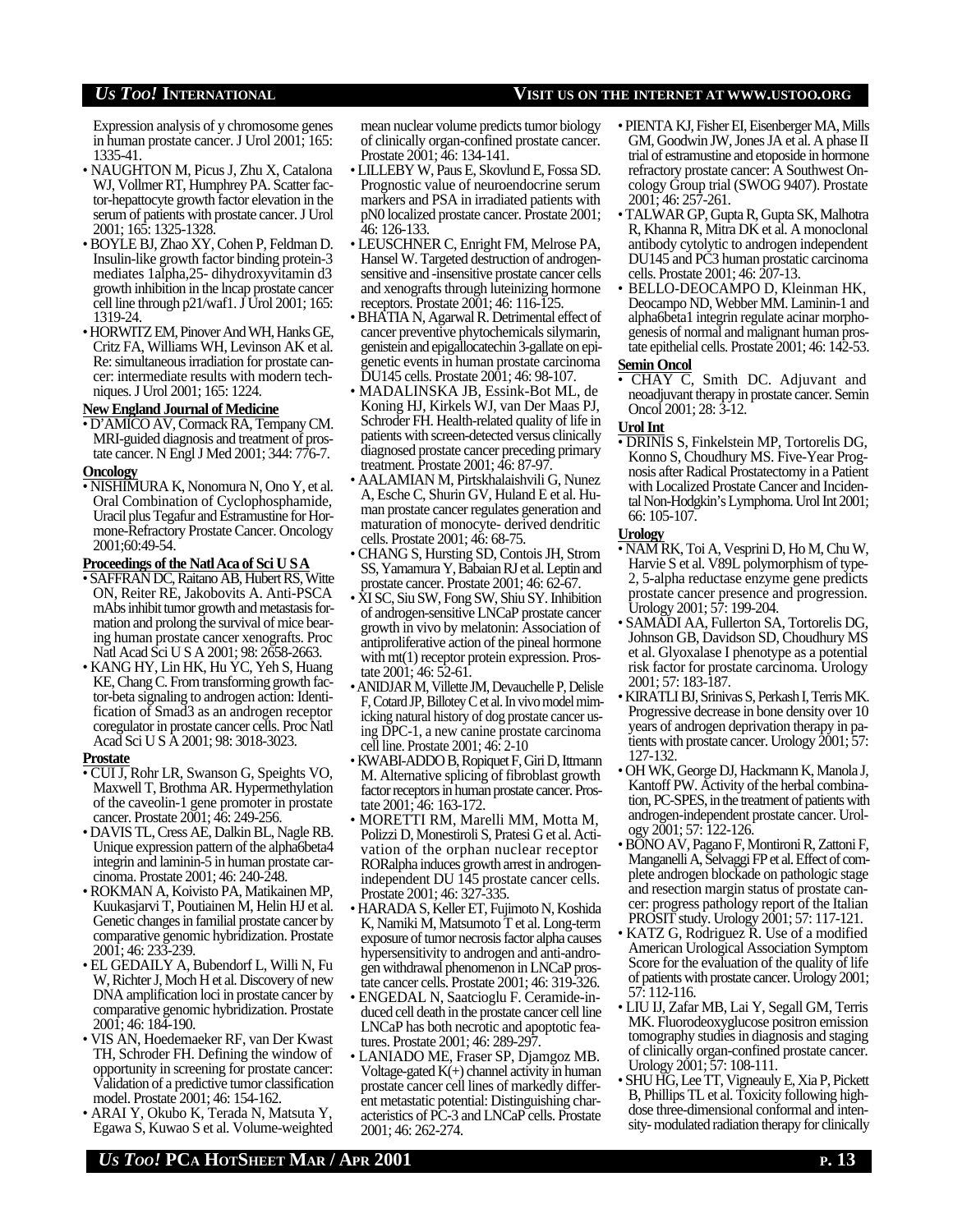localized prostate cancer. Urology 2001; 57: 102-107.

- VERHAGE BA, Baffoe-Bonnie AB, Baglietto L, Smith DS, Bailey-Wilson JE, Beaty TH et al. Autosomal dominant inheritance of prostate cancer: a confirmatory study. Urology 2001; 57: 97-101.
- SCHRODER FH, Roobol-Bouts M, Vis AN, van der Kwast T, Kranse R. Prostate-specific antigen-based early detection of prostate cancer- validation of screening without rectal examination. Urology 2001; 57: 83-90.
- SHALEV M, Thompson TC, Kadmon D, Ayala G, Kernen K, Miles BJ. Gene therapy for prostate cancer. Urology 2001; 57: 8-16.
- MUENCHEN HJ, Poncza PJ, Pienta KJ. Different docetaxel-induced apoptotic pathways are present in prostate cancer cell lines LNCaP and PC-3. Urology 2001; 57: 366-370.
- EGEVAD L. Reproducibility of Gleason grading of prostate cancer can be improved by the use of reference images. Urology 2001; 57: 291-295.
- CHEUNG R, Altschuler MD, D'Amico AV, Malkowicz SB, Wein AJ, Whittington R. ROC optimization may improve risk stratification of prostate cancer patients. Urology 2001; 57: 286-290.
- CLARK PE, Peereboom DM, Dreicer R, Levin HS, Clark SB, Klein EA. Phase II trial of neoadjuvant estramustine and etoposide plus radical prostatectomy for locally advanced prostate cancer. Urology 2001; 57: 281-285.
- KNIGHT SJ, Chmiel JS, Sharp LK, Kuzel T, Nadler RB, Fine R et al. Spouse ratings of quality of life in patients with metastatic prostate cancer of lower socioeconomic status: an assessment of feasibility, reliability, and validity. Urology 2001; 57: 275-280.
- PAUTLER SE, Tan JK, Dugas GR, Pus N, Ferri M, Hardie WR et al. Use of the internet for self-education by patients with prostate cancer. Urology 2001; 57: 230-233.
- CARROLL P, Coley C, McLeod D, Schellhammer P, Sweat G, Wasson J et al. Prostate-specific antigen best practice policypart II: prostate cancer staging and post-treatment follow-up. Urology 2001; 57: 225-229.
- CARROLL P, Coley C, McLeod D, Schellhammer P, Sweat G, Wasson J et al. Prostate-specific antigen best practice policypart I: early detection and diagnosis of prostate cancer. Urology 2001; 57: 217-224.
- MOGHADDAMI M, Cohen P, Stapleton AM, Brown MP. CD40 is not detected on human prostate cancer cells by immunohistologic techniques. Urology 2001; 57: 573-8.
- LAI S, Lai H, Lamm S, Obek C, Krongrad A, Roos B. Radiation therapy in non-surgicallytreated nonmetastatic prostate cancer: geographic and demographic variation. Urology 2001; 57: 510-7.
- PENSON DF, Schonfeld WH, Flanders SC, Henke CJ, Warolin KL, Carroll PR et al. Relationship of first-year costs of treating localized PCa to initial choice of therapy and stage at diagnosis: results from the CAPSURE database. Urology 2001; 57: 499-503.
- TONGCO WP, Wehner MS, Basler JW. Does urethral-sparing prostatectomy risk residual prostate cancer? Urology 2001; 57: 495-8.
- BATUELLO JT, Gamito EJ, Crawford ED, Han M, Partin AW, McLeod DG et al. Artificial neural network model for the assessment of lymph node spread in patients with clinically localized prostate cancer. Urology 2001; 57: 481-5.
- YU H, Nicar MR, Shi R, Berkel HJ, Nam R, Trachtenberg J et al. Levels of insulin-like growth factor I (IGF-I) and IGF binding proteins 2 and 3 in serial postoperative serum samples and risk of prostate cancer recurrence. Urology 2001; 57: 471-5.
- LANGE PH. PROSTASCINT scan for staging prostate cancer. Urology 2001; 57: 402-6.

\* \* \* \* \* \* \* \* \* \* \* \* \* \* \*

### **VINCE YOUNG (continued from Page 1)**

Mr. Young put in during that time apparently set the pace for him throughout his life, said Mr. Young's son, James. Mr. Young retired in 1995, handing the business over to son, Richard, who died two months ago.

"No matter what it was, he was able to complete a project. It was very high quality," said Ron O'Drobinak, project manager at the U. of C. Hospitals, who added "Mr. Young definitely had his heart and soul into it."

Mr. Young paid extraordinary attention to details while on job sites, and expected the same drive from employees. Along the way, his work in specialized construction became much sought after by Institutions and culminated in his relationship with U. of C. Hospitals.

Off the job Vince was a man who enjoyed light moments. He was also as outgoing as a showman, an amateur pianist almost as widely known for his ability to tickle the ivories as for his proficiency in erecting buildings. His lifelong interest in music led him to play the piano for many social and church groups.

For years he played the piano at weekly Kiwanis club meetings and, at the Mitchell Hospital at the University of Chicago, where, after finishing the grand marble entrance and lobby in the mid-1980's, he donated a piano, and then came to the lobby every Tuesday until 1996 to play it for an hour for the enjoyment of patients, and staff.

Vince was a prostate cancer survivor and a founding member and member of the Board of Directors of *Us Too!* International.

Always generous, Vince was a member of the Hyde Park, IL Kiwanis chapter, served as president of the South Side Swedish Club in 1957, was a trustee of the Cancer Foundation at the University of Chicago, a board member of the Covenant Benevolence Community's Bjorklund House, an enabling residence for disabled adults, and was recently named an honorary vice president of the Indiana Society of Chicago.



# **VINCE YOUNG tickles the ivories for an appreciative audience**

Throughout his life he was active in church, both at Trinity Covenant Church in Oak Lawn, IL and in Bethany Beach, Michigan.

The son of Swedish Immigrants, he grew up in the South Shore neighborhood and was a 1934 graduate of Calumet High School, where he met Leona Jane Birney; she became his sweetheart and they were married in 1938.

In addition to his wife and son James, Mr. Young is survived by two daughters, Patricia Johnson and Barbara Styles; another son, Eric; four grandchildren; and five great-grandchildren. His son Richard preceded Vince in death October 11, 2000.

He will continue to be remembered by family and friends as truly being - *Young at Heart.*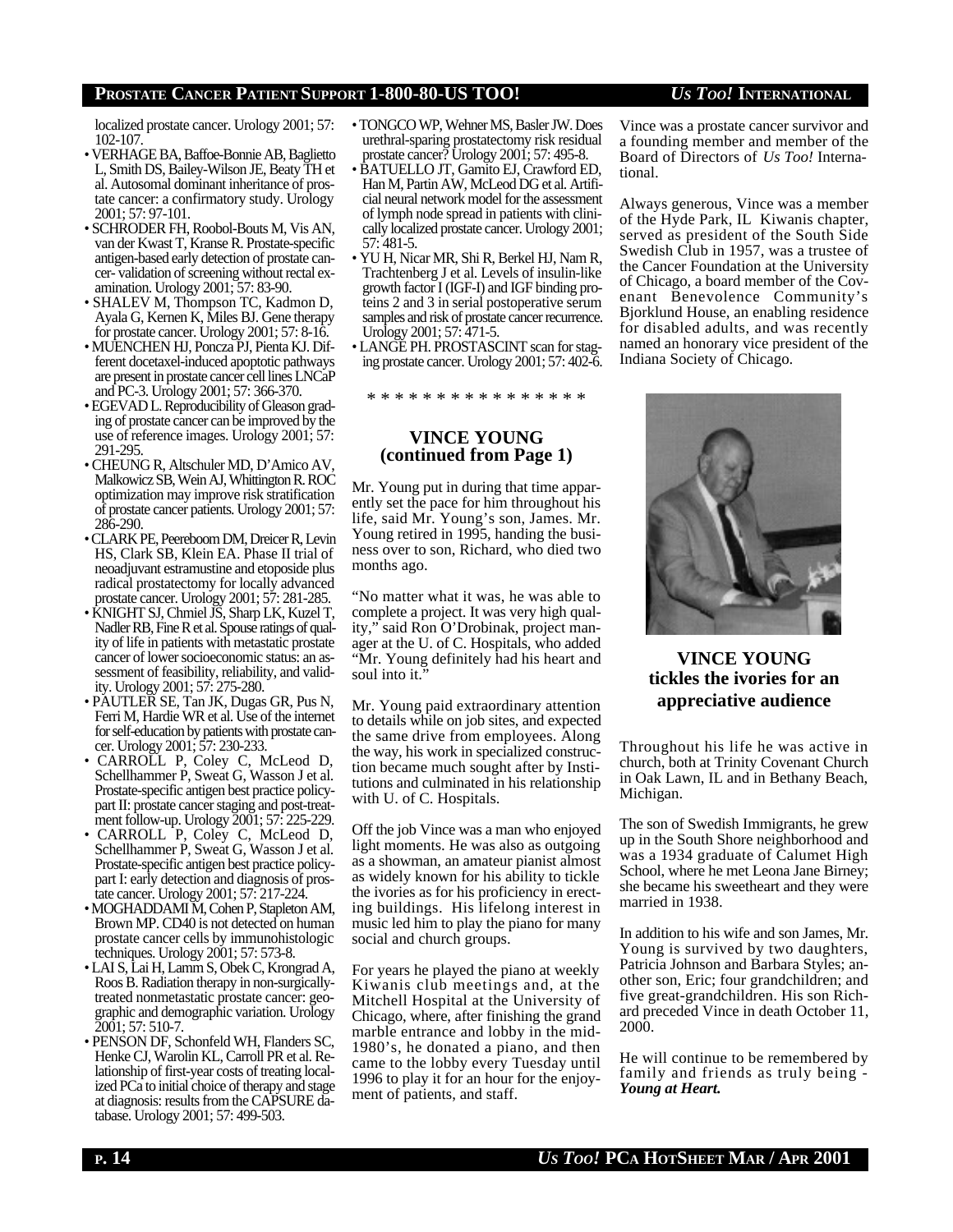*(CLINICAL TRIALS - Continued from Page 3)*

- 24. Phase I/II Study of Active Immunotherapy With Prostate Specific Antigen RNA Pulsed Autologous Dendritic Cells in Patients With Metastatic Prostate Cancer
- 25. Phase I/II Study of Estramustine, Vinorelbine, and Paclitaxel in Patients with Advanced Cancers or Metastatic PCa
- 26. Phase I/II Study of Interstitial Colloidal Phosphorus P32 and Macroaggregated Albumin in Patients With Locally Recurrent Prostate Cancer That Has Failed Conventional Therapy
- 27. Phase I/II Study of Leuvectin in Patients With Locally Recurrent Organ Confined Prostate Cancer Following Radiotherapy
- 28. Phase I/II Study of Mitoxantrone with Filgrastim (G-CSF) Support in Patients with Metastatic, Hormone Refractory Prostate Cancer
- 29. Phase I/II Study of Weekly Intravenous Estramustine in Combination With Paclitaxel & Carboplatin in Patients With Advanced Prostate Cancer
- 30. Phase II Neoadjuvant Randomized Study of Short and Protracted Hormonal Therapy Prior to Radiotherapy In Patients with Stage I-IV Localized Prostate Cancer
- 31. Phase II Pilot Study of Neoadjuvant Docetaxel in Patients With High Risk Stage II or III Prostate Cancer
- 32. Phase II Randomized Study of Docetaxel and Estramustine Versus Busulfan and Thiotepa With Autologous Peripheral Blood Stem Cell Transplantation in Patients With Hormone Refractory Metastatic Prostate Cancer
- 33. Phase II Randomized Study of Docetaxel With or Without Thalidomide in Patients With Androgen Independent Metastatic Prostate Cancer
- 34. Phase II Randomized Study of High Dose Ketoconazole With or Without Alendronate Sodium in Patients with Androgen Independent Metastastic Adenocarinoma of the Prostate
- 35. Phase II Randomized Study of Mitoxantrone, Estramustine, and Vinorelbine Versus Isotretinoin, Interferon alfa, & Paclitaxel in Patients w/ Metastatic Hormone Refractory Prostate Cancer
- 36. Phase II Randomized Study of Paclitaxel, Etoposide, and Estramustine Versus Ketoconazole, Doxorubicin, Vinblastine, and Estramustine in Patients With Androgen Independent Prostate Cancer
- 37. Phase II Randomized Study of Radiotherapy With or Without Vaccine Containing Recombinant Vaccinia Prostate Specific Antigen (PSA) and rV-B7.1 Plus Recombinant Fowlpox PSA Vaccine in Patients With Localized Prostate Cancer
- 38. Phase II Randomized Study of Recombinant Fowlpox Prostate Specific Antigen

(PSA) Vaccine and Recombinant Vaccinia PSA Vaccine in Patients With Advanced Adenocarcinoma of the Prostate

- 39. Phase II Randomized Study of SU5416 Versus Dexamethasone in Patients With Hormone Refractory Prostate Cancer
- 40. Phase II Randomized Study of Vaccine Containing Recombinant Vaccinia Prostate Specific Antigen (PSA) Admixed With rV-B7.1 Plus Recombinant Fowlpox PSA Vaccine, Sargramostim (GM-CSF), and Interleukin-2 Versus Nilutamide Alone in Patients With Hormone Refractory Prostate Cancer
- 41. Phase II Study Doxorubicin and Cyclophosphamide With Sequential Docetaxel in Patients With Chemotherapy Naive Hormone Refractory Adenocarcinoma of the Prostate
- 42. Phase II Study of Amifostine Plus Fractionated Radiotherapy for Primary Prostate Adenocarcinoma
- 43. Phase II Study of Androgen Deprivation Followed by Three Dimensional Conformal External Beam Radiotherapy and Continued Androgen Deprivation in Patients w/ Adenocarcinoma of the Prostate
- 44. Phase II Study of Antineoplaston A10 and AS2-1 Capsules for Stage III or IV Adenocarcinoma of the Prostate
- 45. Phase II Study of Antineoplastons A10 and AS2-1 Capsules with Total Androgen Blockade in Patients with Stage III or IV Adenocarcinoma of the Prostate
- 46. Phase II Study of Antineoplastons A10 and AS2-1 in Patients with Metastatic, Hormone Refractory Adenocarcinoma of the Prostate
- 47. Phase II Study of Antineoplastons A10 and AS2-1 in Patients with Refractory Stage IV Adenocarcinoma of the Prostate
- 48. Phase II Study of Arsenic Trioxide in Patients With Advanced Hormone Refractory Prostate Cancer
- 49. Phase II Study of Broxuridine in Patients w/ Stage I or II Prostate Cancer
- 50. Phase II Study of Capecitabine in Patients With Metastatic Hormone Refractory Prostate Cancer
- 51. Phase II Study of Docetaxel Plus Estramustine in Combination With Androgen Deprivation Therapy in Patients With PSA Elevation Following Radiotherapy or Radical Prostatectomy for Early Prostate **Cancer**
- 52. Phase II Study of DX-8951f in Patients w/ Hormone Refractory Prostate Cancer
- 53. Phase II Study of Endorectal MRI for Prediction of Biochemical Control of Prostate Cancer Following Radiotherapy with Androgen Suppression
- 54. Phase II Study of Estramustine, Docetaxel, and Carboplatin With Filgrastim (G-CSF) Support in Patients With Hormone Refractory Prostate Cancer
- 56. Phase II Study of Green Tea Extract in Patients With Androgen Independent Metastatic Prostate Cancer
- 57. Phase II Study of Hyperthermia and Radiotherapy for Locally Advanced Adenocarcinoma of the Prostate
- 58. Phase II Study of Mitoxantrone in Combination With Vinorelbine as First Line Therapy in Patients With Metastatic Hormone Refractory Adenocarcinoma of the Prostate
- 59. Phase II Study of Neoadjuvant Leuvectin Followed by Retropubic Prostatectomy in Patients With Stage II or III Prostate Cancer
- 60. Phase II Study of Nitrocamptothecin in Patients With Stage IV, Hormone Refractory Prostate Cancer
- 61. Phase II Study of Nonmyeloblative Allogeneic Peripheral Blood Stem Cell and Donor Lymphocyte Infusions in Patients with Refractory Metastatic Solid Tumors
- 62. Phase II Study of Paclitaxel & Bryostatin 1 in Patients w/ Hormone Refractory Metastatic Adenocarcinoma of the Prostate
- 63. Phase II Study of Paclitaxel Plus Estramustine in Patients with Metastatic Hormone Refractory Prostate Cancer
- 64. Phase II Study of R115777 in Patients With Progressive, Metastatic, Hormone Refractory Prostate Cancer
- 65. Phase II Study of the Role of Salvage Prostatectomy after Radiation Failure in Patients With Prostate Carcinoma
- 66. Phase II Study of Three-Dimensional Conformal Radiotherapy (3D-CRT) in Patients with Stage I or II Adenocarcinoma of the Prostate
- 67. Phase II Study of Trastuzumab (Herceptin) and Docetaxel in Patients With Hormone Refractory, Metastatic Prostate Cancer
- 68. Phase II Study of Trastuzumab (Herceptin) in Patients w/ Progressive Androgen Dependent and Independent Prostate Cancer
- 69. Phase II Study of Vinorelbine with Paclitaxel in Patients with Metastatic Hormone-Refractory Prostate Cancer
- 70. Phase II/III Diagnostic Study of C11- Methionine and 2-F18-Fluoro-2-deoxy-D-Glucose (FDG) Positron Emission Tomography (PET) Imaging in Patients With Progressive Prostate Cancer
- 71. Phase II/III Randomized Study of Leflunomide (SU101) With Mitoxantrone and Prednisone Versus Mitoxantrone and Prednisone Alone in Patients With Hormone Refractory Prostate Cancer
- 72. Phase IIB Randomized Chemoprevention Study of Eflornithine (DFMO) in Men at High Genetic Risk For Prostate Cancer